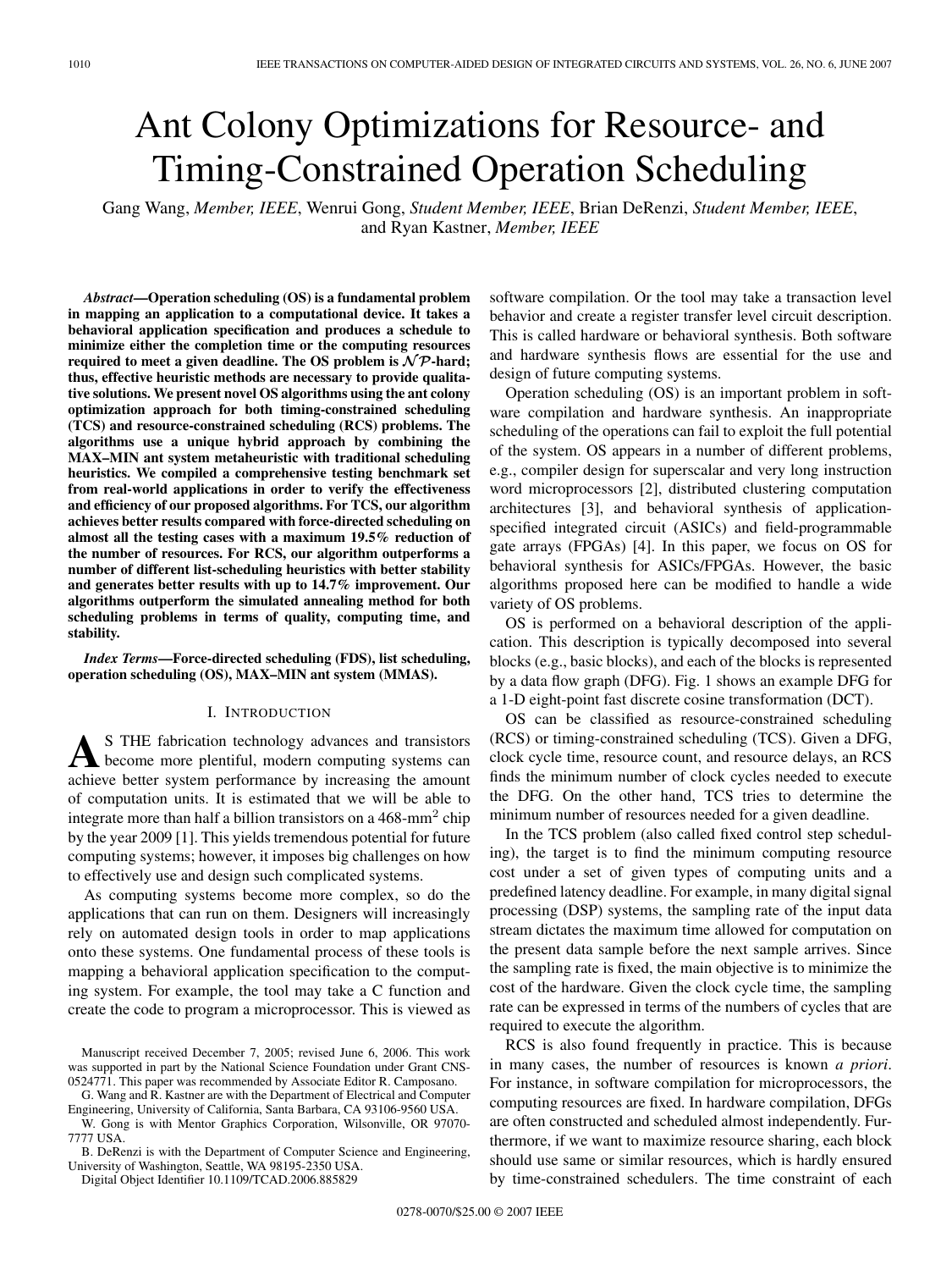

Fig. 1. DFG of the COSINE2 benchmark ("r" is for memory read and "w" for memory write).

block is not easy to define since blocks are typically serialized and budgeting global performance constraint for each block is not trivial.

OS methods can be further classified as static scheduling and dynamic scheduling [5]. Static OS is performed during the compilation of the application. Once an acceptable scheduling solution is found, it is deployed as part of the application image. In dynamic scheduling, a dedicated system component makes scheduling decisions on-the-fly. Dynamic scheduling methods must minimize the program's completion time while considering the overhead paid for running the scheduler.

In this paper, we focus on both resource- and timingconstrained static OS. We propose iterative algorithms based on the MAX–MIN ant colony optimization (ACO) for solving these problems. In our algorithms, a collection of agents (ants) cooperate together to search for a solution. Global and local heuristics are combined in a stochastic decision-making process in order to efficiently explore the search space. The quality of the resultant schedules is evaluated and fed back to dynamically adjust the heuristics for future iterations. The main contribution of this paper is the formulation of scheduling algorithms that:

- 1) utilize a unique hybrid approach combining traditional heuristics and the recently developed MAX–MIN ant system (MMAS) optimization [6];
- 2) dynamically use local and global heuristics based on the input application to adaptively search the solution space;
- 3) generate consistently good scheduling results over all testing cases compared with a range of list-scheduling heuristics, force-directed scheduling (FDS), simulated annealing (SA), and the optimal integer linear programming (ILP) solution, and demonstrate stable quality over a variety of application benchmarks of large size.

This paper is organized as follows: We formally define the TCS and RCS problems in Section II. In Section III, we give a brief review on the MAX–MIN ACO. Then, in Sections IV and V, we present two hybrid approaches combining traditional scheduling heuristics with the MMAS optimization to solve the TCS and RCS problems, respectively. We discuss the construction of our benchmarks in Section VI. Experimental results for

the new algorithms are presented and analyzed in Section VII. In Section VIII, we compare this paper with a related study. We conclude with Section IX.

# II. PRELIMINARIES

## *A. OS Problem Definition*

Given a set of operations and a collection of computational units, the RCS problem schedules the operations onto the computing units such that the execution time of these operations is minimized while respecting the capacity limits imposed by the number of computational resources. The operations can be modeled as a DFG  $G(V, E)$ , where each node  $v_i \in V(i =$  $1, \ldots, n$ ) represents an operation  $op_i$ , and the edge  $e_{ij}$  denotes a dependency between operations  $v_j$  and  $v_i$ . A DFG is a directed acyclic graph where the dependencies define a partially ordered relationship (denoted by the symbol  $\preccurlyeq$ ) among the nodes. Without affecting the problem, we add two virtual nodes "root" and "end," which are associated with no operation (NOP). We assume that "root" is the only starting node in the DFG, i.e., it has no predecessors, and node "end" is the only exit node, i.e., it has no successors.

Additionally, we have a collection of computing resources, e.g., ALUs, adders, and multipliers. There are  $R$  different types, and  $r_i > 0$  gives the number of units for resource type j  $(1 \leq j \leq R)$ . Furthermore, each operation defined in the DFG must be executable on at least one type of resource. When each of the operations is uniquely associated with one resource type, we call it "homogenous" scheduling. If an operation can be performed by more than one resource type, we call it "heterogeneous" scheduling [7]. Moreover, we assume that the cycle delays for each operation on different types of resources are known as  $d(i, j)$ . Of course, "root" and "end" have zero delays. Finally, we assume that the execution of the operations is non-preemptive, that is, once an operation starts execution, it must finish without being interrupted.

An RCS is given by the vector

$$
\{(s_{\text{root}}, f_{\text{root}}), (s_i, f_i), \dots, (s_{\text{end}}, f_{\text{end}})\}
$$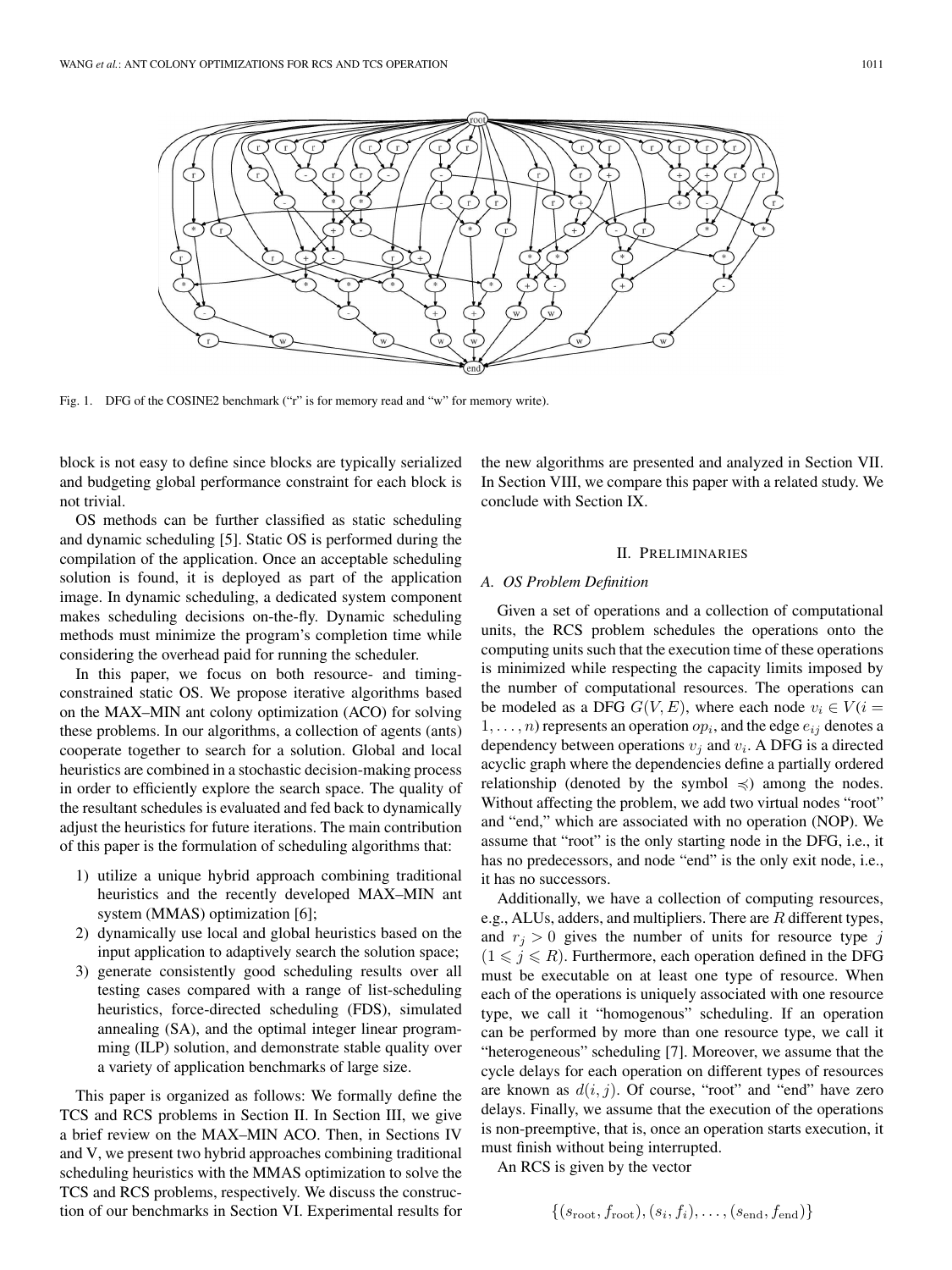where  $s_i$  and  $f_i$  indicate the starting and finishing times of the operation  $op_i$ . The RCS problem is formally defined as  $\min(s_{end})$  with respect to the following conditions.

- 1) An operation can only start when all its predecessors have finished, i.e.,  $s_i \geq f_j$  if  $op_j \preccurlyeq op_i$ .
- 2) At any given cycle  $t$ , the number of resources needed is constrained by  $r_j$  for all  $1 \leq j \leq R$ .

The TCS is a dual problem of the RCS version and can be defined using the same terminology presented above. Here, the target is to minimize total resources  $\Sigma_i r_i$  or the total cost of the resources (e.g., the hardware area needed) subject to the same dependencies between operations imposed by the DFG and a given deadline D, i.e.,  $s_{end} < D$ .

## *B. Related Work*

Many variants of the OS problem are  $N \mathcal{P}$ -hard [8]. Although it is possible to formulate and solve them using ILP [9], the feasible solution space quickly becomes intractable for larger problem instances. In order to address this problem, a range of heuristic methods with polynomial runtime complexity has been proposed.

Many TCS algorithms used in high-level synthesis are derivatives of the FDS algorithm presented in [10] and [11]. Verhaegh *et al.* [12], [13] provide a theoretical treatment on the original FDS algorithm and report better results by applying gradual time-frame reduction and the use of global spring constants in the force calculation. Due to the lack of a look-ahead scheme, the FDS algorithm is likely to produce a suboptimal solution. One way to address this issue is the iterative method proposed by Park and Kyung [14] based on Kernighan and Lin's heuristic [15] method used for solving the graph-bisection problem. In their approach, each operation is scheduled into an earlier or later step using the move that produces the maximum gain. Then, all the operations are unlocked, and the whole procedure is repeated with this new schedule. The quality of the result produced by this algorithm is highly dependent upon the initial solution. More recently, Heijligers and Jess [16] and InSyn [17] use evolutionary techniques like genetic algorithms and simulated evolution.

There are a number of algorithms for the RCS problem, including list scheduling [7], [18], FDS [10], genetic algorithm [19], tabu search [20], SA [21], and graph-theoretic and computational geometry approaches [3]. Among them, list scheduling is the most common due to its simplicity of implementation and capability of generating reasonably good results for small-sized problems. The success of the list scheduler is highly dependent on the priority function and the structure of the input application (DFG) [4], [21], [22]. One commonly used priority function assigns the priority inversely proportional to the mobility. This ensures that the scheduling of operations with large mobilities is deferred because they have more flexibility as to where they can be scheduled. Many other priority functions have been proposed [18], [19], [22], [23]. However, it is commonly agreed that there is no single good heuristic for prioritizing the DFG nodes across a range of applications using list scheduling. Our results in Section VII confirm this.

# III. ACO

Before we describe our ACOs for OS, we give a brief description of ACO metaheuristic and define terminology that we later use in our ACO formulations. Those familiar with ACO can skip or skim this section.

# *A. Basic ACO*

The ACO algorithm, originally introduced by Dorigo *et al.* [24], is a cooperative heuristic searching algorithm inspired by ethological studies on the behavior of ants. It was observed [25] that ants—who lack sophisticated vision—manage to establish the optimal path between their colony and a food source within a very short period of time. This is done through indirect communication known as "stigmergy" via the chemical substance, or "pheromone," left by the ants on the paths. Each individual ant makes a decision on its direction biased on the "strength" of the pheromone trails that lie before it, where a higher amount of pheromone hints a better path. As an ant traverses a path, it reinforces that path with its own pheromone. A collective autocatalytic behavior emerges as more ants will choose the shorter trails, which in turn creates an even larger amount of pheromone on those short trails, making them more likely to be chosen by future ants. The ACO algorithm is inspired by this observation. It is a population-based approach where a collection of agents cooperate together to explore the search space. They communicate via a mechanism imitating the pheromone trails.

One of the first problems to which ACO was successfully applied was the traveling salesman problem (TSP) [24], and it gave competitive results compared with traditional methods. The TSP can be modeled as a complete weighted directed graph  $G = (V, E, d)$ , where  $V = \{1, 2, \ldots, n\}$  is a set of vertices or cities,  $E = \{(i, j) | (i, j) \in V \times V \}$  is a set of edges, and d is a function that associates a numeric weight  $d_{ij}$  for each edge  $(i, j)$  in E. This weight is naturally interpreted as the distance between cities  $i$  and  $j$ . The objective is to find a Hamiltonian path for G that gives the minimal length.

In order to solve the TSP problem, ACO associates a pheromone trail  $\tau_{ij}$  for each edge  $(i, j)$  in E. The pheromone indicates the attractiveness of the edge and serves as a distributed global heuristic. Initially,  $\tau_{ij}$  is set with some fixed value  $\tau_0$ . For each iteration, m ants are released randomly on the cities, and each starts to construct a tour. Every ant will have memory about the cities it has visited so far in order to guarantee the constructed tour is a Hamiltonian path. If at step  $t$  the ant is at city  $i$ , the ant chooses the next city  $j$ probabilistically using

$$
\mathsf{p}_{ij} = \begin{cases} \frac{\tau_{ij}(t)^{\alpha} \cdot \eta_{ij}^{\beta}}{\Sigma_k \left(\tau_{ik}^{\alpha}(t) \cdot \eta_{ik}^{\beta}\right)}, & \text{if is } j \text{ not visited} \\ 0, & \text{otherwise} \end{cases} \tag{1}
$$

where the edges  $(i, k)$  are all the allowed moves from i,  $\eta_{ik}$ is a local heuristics that is defined as the inverse of  $d_{ij}$ , and  $\alpha$  and  $\beta$  are parameters to control the relative influence of the distributed global heuristic  $\tau_{ik}$  and local heuristic  $\eta_{ik}$ , respectively. Intuitively, the ant favors a decision on an edge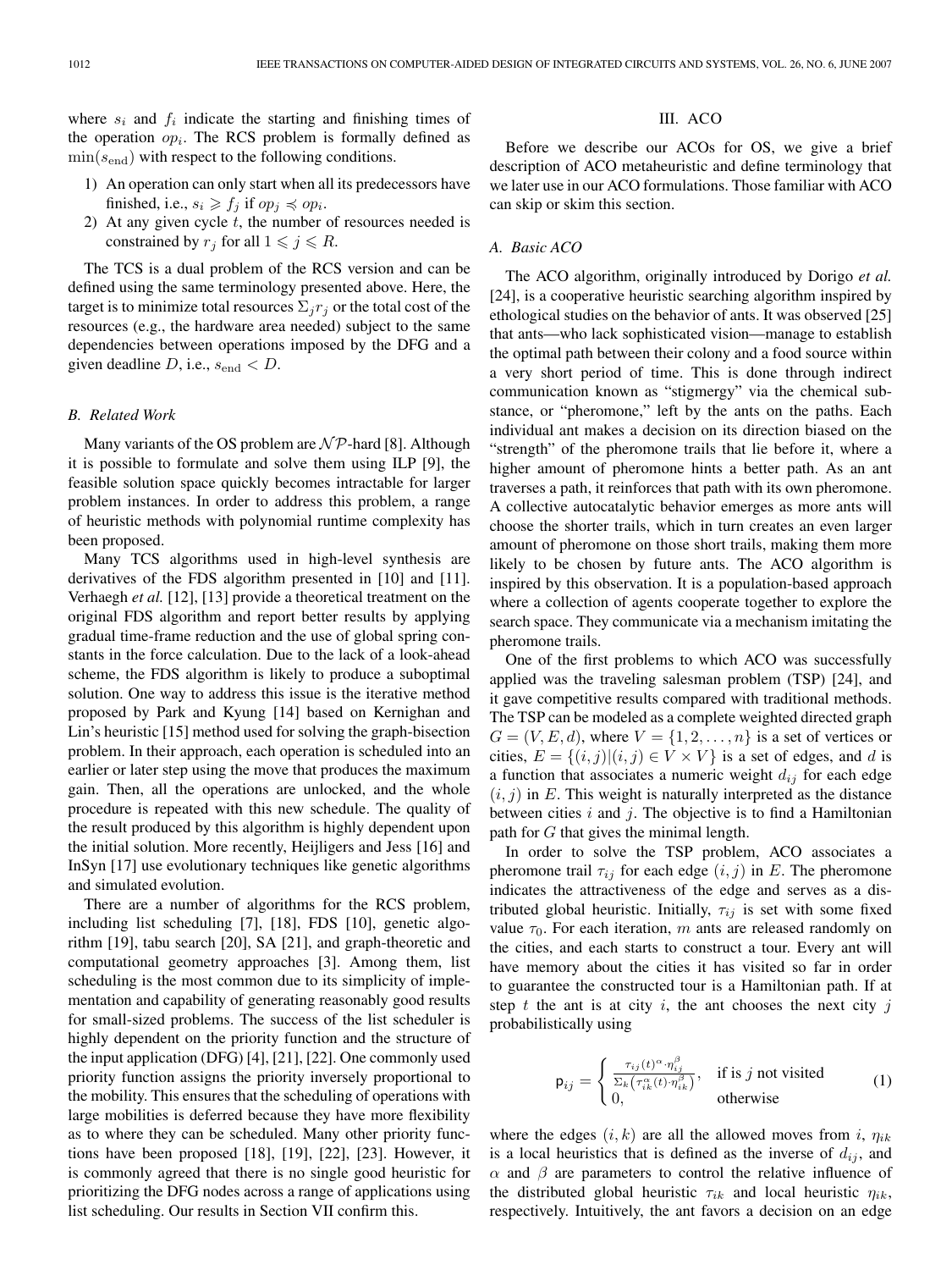that possesses higher volume of pheromone and better local distance. At the end of each iteration, the pheromone trails are updated. More specifically, we have

$$
\tau_{ij}(t) = \rho \cdot \tau_{ij}(t) + \sum_{k=1}^{m} \Delta \tau_{ij}^k(t), \quad \text{where } 0 < \rho < 1. \tag{2}
$$

Here,  $\rho$  is the evaporation ratio within the range [0,1], and  $\Delta \tau_{ij}^k = Q/L_k$  if edge  $(i, j)$  is included in the tour ant k constructed, otherwise  $\Delta \tau_{ij}^k = 0$ . Q is a fixed constant to control the delivery rate of the pheromone, while  $L_k$  is the tour length for ant k. Two important operations are performed in this updating process. The evaporation operation is necessary for the ACO to be effective in exploring different parts of the search space, while the reinforcement operation ensures that frequently used edges and edges contained in the better tours receive a higher volume of pheromone and will have a better chance of being selected in the future iterations of the algorithm. The above process is repeated multiple times until a certain ending condition is reached. The best result found by the algorithm is reported.

Researchers have since formulated ACO methods for a variety of traditional  $\mathcal{NP}$ -hard problems. These problems include the maximum clique problem [26], the quadratic assignment problem [27], the graph coloring problem [28], the shortest common supersequence problem [29], [30], and the multiple knapsack problem [31]. ACO has also been applied to practical problems such as the vehicle routing problem [32], data mining [33], network routing problem [34], and the system-level task partitioning problem [35]–[37].

Premature convergence to local minima is a critical algorithmic issue that can be experienced by all evolutionary algorithms. Balancing exploration and exploitation is not trivial in these algorithms, especially for algorithms that use positive feedback such as ACO. This problem was formally investigated in [38]. It was shown that ACO with a time-dependent evaporation factor or a time-dependent lower-pheromone bound converges to an optimal solution with probability of exactly one. Similar to the optimality proof for the SA metaheuristic, such a global convergence guarantee can be obtained by a suitable speed of "cooling" (i.e., reduction of the influence of randomness). Although they failed in providing any constructive approach, the authors suggested that it is theoretically achievable by decreasing the evaporation factors or by slowly decreasing the lower-pheromone bounds.

# *B. MMAS*

MMAS [6] is built upon the original ACO algorithm and is specifically designed to address the premature convergence problem. It improves the original ACO by providing dynamically evolving bounds on the pheromone trails such that the heuristic value is always within a limit to that of the best path. As a result, all possible paths will have a nontrivial probability of being selected and thus encourages broader exploration of the search space.

More specifically, MMAS forces the pheromone trails to be limited within evolving bounds, that is, for iteration  $t$ ,

 $\tau_{\min}(t) \leqslant \tau_{ij}(t) \leqslant \tau_{\max}(t)$ . If we use f to denote the cost function of a specific solution S, the upper bound  $\tau_{\text{max}}$  [6] is shown as

$$
\tau_{\max}(t) = \frac{1}{1 - \rho} \frac{1}{f(S^{\text{gb}}(t - 1))}
$$
\n(3)

where  $S^{gb}(\cdot)$  represents the global best solution found so far in all iterations. The lower bound is defined as

$$
\tau_{\min}(t) = \frac{\tau_{\max}(t)(1 - \sqrt[n]{p_{\text{best}}})}{(avg - 1)\sqrt[n]{p_{\text{best}}}}
$$
(4)

where  $p_{\text{best}} \in (0, 1]$  is a controlling parameter to dynamically adjust the bounds of the pheromone trails. The physical meaning of  $p_{\text{best}}$  is that it indicates the conditional probability of the current global best solution  $S^{gb}(t)$  being selected given that all edges not belonging to the global best solution have a pheromone level of  $\tau_{\min}(t)$ , and all edges in the global best solution have  $\tau_{\text{max}}(t)$ . Here, avg is the average size of the decision choices over all the iterations. For a TSP problem of *n* cities,  $avg = n/2$ . It is noted from (4) that lowering  $p_{best}$ will result in a tighter range for the pheromone heuristic. As  $p_{\text{best}} \rightarrow 0$ ,  $\tau_{\min}(t) \rightarrow \tau_{\max}(t)$ , which means more emphasis is given to search space exploration.

Theoretical treatments of using pheromone bounds and other modifications on the original ACO algorithm are proposed in [6]. These include a pheromone-updating policy that only utilizes the best performing ant, initializing pheromone with  $\tau_{\text{max}}$ , and combining local search with the algorithm. It was reported that MMAS was the best performing ACO approach and provided very high quality solutions.

# IV. MMAS FOR TCS

In this section, we introduce our MMAS-based algorithms for solving the TCS problem. As discussed in Section II, FDS is a commonly used heuristic as it generates "good" quality results for moderately sized DFGs. Our algorithm uses distribution graphs from FDS as a local heuristic. Additionally, we use the results produced by FDS to evaluate the quality of our algorithm. For these reasons, we provide some details of FDS in the following subsection. The remaining subsections describe our MMAS algorithm for TCS.

# *A. FDS*

The FDS algorithm (and its various forms) has been widely used since it was first proposed by Paulin and Knight [10]. The goal of the algorithm is to reduce the number of functional units used in the implementation of the design. This objective is achieved by attempting to uniformly distribute the operations onto the available resource units. The distribution ensures that resource units allocated to perform operations in one control step are used efficiently in all other control steps, which leads to a high utilization rate.

The FDS algorithm relies on both the as-soon-as-possible (ASAP) and the as-late-as-possible (ALAP) scheduling algorithms to determine the feasible control steps for every operation  $op_i$  or the time frame of  $op_i$  (denoted as  $[t_i^S, t_i^L]$ , where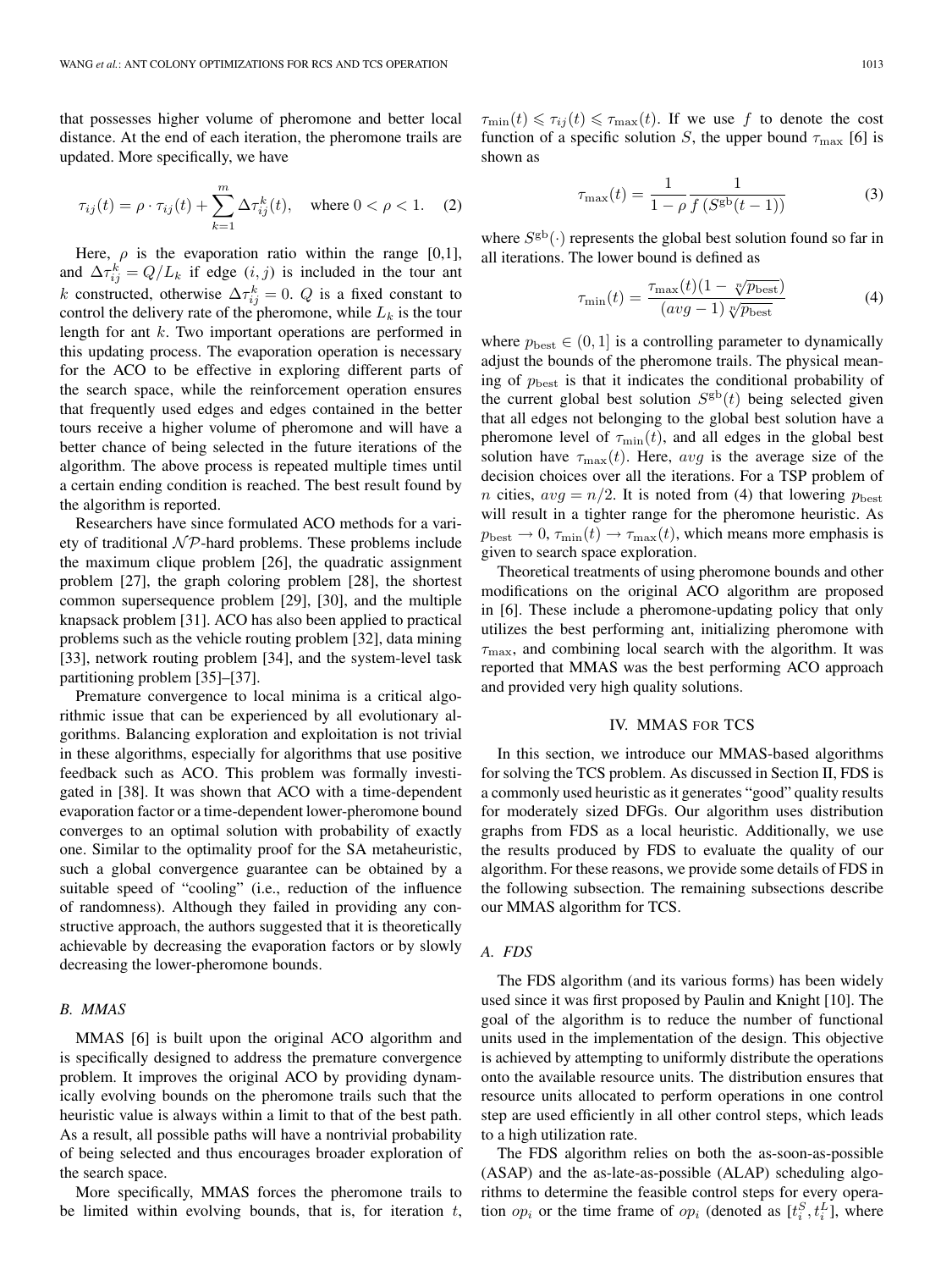$t_i^S$  and  $t_i^L$  are the ASAP and ALAP times, respectively). It also assumes that each operation  $op<sub>i</sub>$  has a uniform probability of being scheduled into any of the control steps in the range and zero probability of being scheduled elsewhere. Thus, for a given time step j and an operation  $op_i$  that needs  $\Delta_i \geq 1$  time steps to execute, this probability is given as

$$
\mathsf{p}_j(op_i) = \left\{ \left( \sum_{l=0}^{\Delta_i} h_i(j-l) \right) / \left( t_i^L - t_i^S + 1 \right), \quad \text{if } t_i^S \leq j \leq t_i^L \quad (5) \\ 0,
$$
 otherwise

where  $h_i(\cdot)$  is a unit window function defined on  $[t_i^S, t_i^L]$ .

Based on this probability, a set of distribution graphs can be created, one for each specific type of operation, denoted as  $q_k$ . More specifically, for type  $k$  at time step  $j$ , we have

$$
q_k(j) = \sum_{op_i} \mathsf{p}_j(op_i), \quad \text{if the type of } op_i \text{ is } k. \tag{6}
$$

We can see that  $q_k(j)$  is an estimation on the number of type-k resources that are needed at control step j.

The FDS algorithm tries to minimize the overall concurrency under a fixed latency by scheduling operations one by one. At every time step, the effect of scheduling each unscheduled operation on every possible time step in its frame range is calculated, and the operation and the corresponding time step with the smallest negative effect are selected. This effect is equated as the force for an unscheduled operation  $op_i$  at control step  $j$  and is comprised of two components, namely: 1) the selfforce  $SF_{ij}$  and 2) the predecessor–successor forces  $PSF_{ij}$ .

The self-force  $SF_{ij}$  represents the direct effect of this scheduling on the overall concurrency. It is given by

$$
SF_{ij} = \sum_{l=t_i^S}^{t_i^L + \Delta_i} q_k(l) (H_i(l) - \mathsf{p}_i(l))
$$
 (7)

where  $j \in [t_i^S, t_i^L]$ , k is the type of operation  $op_i$ , and  $H_i(\cdot)$  is the unit window function defined on  $[j, j + \triangle_i]$ .

We also need to consider the predecessor and successor forces since assigning operation  $op<sub>i</sub>$  to time step j might cause the time frame of a predecessor or successor operation  $op_l$ to change from  $[t_l^S, t_l^L]$  to  $[\tilde{t}_l^S, \tilde{t}_l^S]$ . The force exerted by a predecessor or successor is given by

$$
PSF_{ij}(l) = \sum_{m=\tilde{t}_i^S}^{\tilde{t}_i^L + \triangle_l} (q_k(m) \cdot \tilde{p}_m(op_l))
$$

$$
- \sum_{m=t_i^S}^{t_i^L + \triangle_l} (q_k(m) \cdot p_m(op_l)) \quad (8)
$$

where  $\tilde{p}_m(op_l)$  is computed in the same way as (5) except the updated mobility information  $[\tilde{t}_l^S, \tilde{t}_l^S]$  is used. Notice that the above computation has to be carried for all the predecessor and successor operations of  $op_i$ . The total force of the hypothetical

assignment of scheduling  $op_i$  on time step j is the addition of the self-force and all the predecessor–successor forces, i.e.,

total force<sub>ij</sub> = 
$$
SF_{ij} + \sum_{l} PSF_{ij}(l)
$$
 (9)

where  $op_l$  is a predecessor or successor of  $op_i$ . Finally, the total forces obtained for all the unscheduled operations at every possible time step are compared. The operation and time step with the best force reduction are chosen, and the partial scheduling result is incremented until all the operations have been scheduled.

The FDS method is "constructive" because the solution is computed without performing any backtracking. Every decision is made in a greedy manner. If there are two possible assignments sharing the same cost, the above algorithm cannot accurately estimate the best choice. Based on our experience, this happens fairly often as the DFG becomes larger and more complex. Moreover, FDS does not take into account future assignments of operators to the same control step. Consequently, it is likely that the resulting solution will not be optimal due to the lack of a look-ahead scheme and the lack of compromises between early and late decisions.

Our experiments show that a baseline FDS implementation based on [10] fails to find the optimal solution even on small testing cases. To ease this problem, a look-ahead factor was introduced in the same paper. A second-order term of the displacement weighted by a constant  $\eta$  is included in force computation, and the value  $\eta$  is experimentally decided to be 1/3. In our experiments, this look-ahead factor has a positive impact on some testing cases but does not always work well. More details regarding FDS performance can be found in Section VII.

## *B. MMAS for TCS*

We address the TCS problem in an evolutionary manner. The proposed algorithm is built upon the ant system approach, and the TCS problem is formulated as an iterative searching process. Each iteration consists of two stages. First, the ACO algorithm is applied in which a collection of ants traverse the DFG to construct individual operation schedules with respect to the specified deadline using global and local heuristics. Second, these results are evaluated using their resource costs. The heuristics are adjusted based on the solutions found in the current iteration. The hope is that future iterations will benefit from this adjustment and come up with better schedules.

Each operation or DFG node  $op_i$  is associated with D pheromone trails  $\tau_{ij}$ , where  $j = 1, \ldots, D$ , and D is the specified deadline. These pheromone trails indicate the global favorableness of assigning the *i*th operation at the *j*th control step in order to minimize the resource cost with respect to the time constraint. Initially, based on ASAP and ALAP results,  $\tau_{ij}$  is set with some fixed value  $\tau_0$  if j is a valid control step for  $op_i$ ; otherwise, it is set to be 0.

For each iteration,  $m$  ants are released, and each ant individually starts to construct a schedule by picking an unscheduled operation and determining its desired control step. However,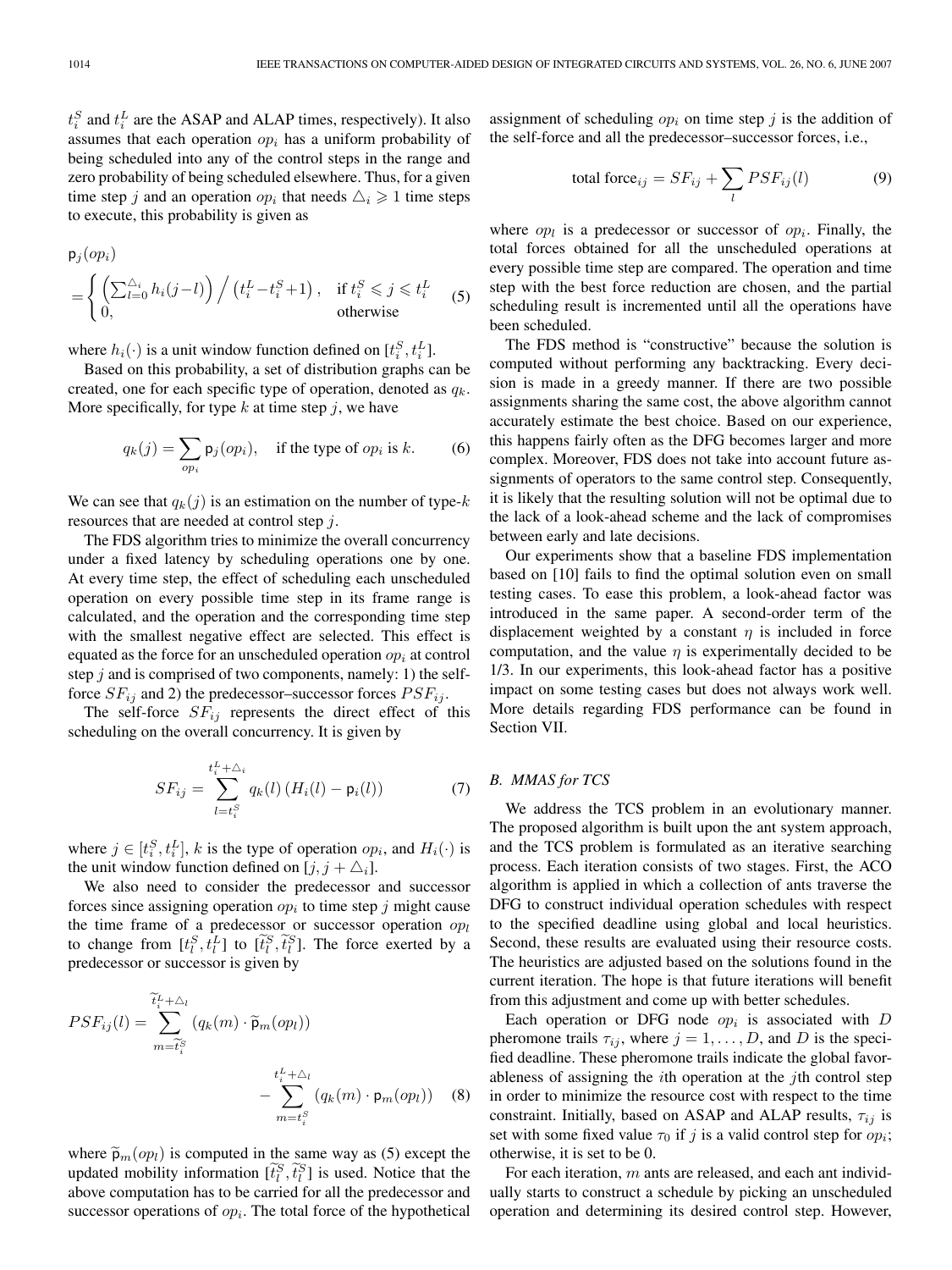unlike the deterministic approach used in the FDS method, each ant picks up the next operation probabilistically. The simplest way is to select an operation uniformly among all unscheduled operations. Once an operation  $op<sub>h</sub>$  is selected, the ant needs to make a decision on which control step it should be assigned to. This decision is also made probabilistically according to

$$
\mathsf{p}_{hj} = \begin{cases} \frac{\tau_{hj}(t)^{\alpha} \cdot \eta_{hj}^{\beta}}{\sum_{l} (\tau_{hl}^{\alpha}(t) \cdot \eta_{hl}^{\beta})}, & \text{if } op_h \text{ can be scheduled at } l \text{ and } j \\ 0, & \text{otherwise} \end{cases} \tag{10}
$$

Here,  $j$  is the control step under consideration, which is between  $op_h$ 's time frame  $[t_h^S, t_h^L]$ . The item  $\eta_{hj}$  is the local heuristic for scheduling operation  $op<sub>h</sub>$  at control step j, and  $\alpha$  and  $\beta$  are parameters to control the relative influence of the distributed global heuristic  $\tau_{hj}$  and local heuristic  $\eta_{hj}$ , respectively. In this paper, assuming  $op<sub>h</sub>$  is of type k, we simply set  $\eta_{hj}$  to be the inverse of  $q_k(j)$ , that is, the distribution graph value of type  $k$  at control step  $j$  (calculated in the same way as in FDS). Recalling our discussion in Section IV-A,  $q_k$  is computed based on partial scheduling result and is an indication on the number of computing units of type  $k$  needed at control step j. Intuitively, the ant favors a decision that possesses higher volume of pheromone and better local heuristic, i.e., a lower  $q_k$ . In other words, an ant is more likely to make a decision that is globally considered "good" and also uses the fewest number of resources under the current partially scheduled result. Similar to FDS, once an operation is fixed at a time step, it will not change. Furthermore, the time frames will be updated to reflect the changed partial schedule. This guarantees that each ant will always construct a valid schedule.

In the second stage of our algorithm, the ant's solutions are evaluated. The quality of the solution from ant  $h$  is judged by the total number of resources, i.e.,  $Q_h = \sum_k r_k$ . At the end of the iteration, the pheromone trail is updated according to the quality of individual schedules. Additionally, a certain amount of pheromone evaporates. More specifically, we have

$$
\tau_{ij}(t) = \rho \cdot \tau_{ij}(t) + \sum_{h=1}^{m} \Delta \tau_{ij}^h(t), \quad \text{where } 0 < \rho < 1. \tag{11}
$$

Here,  $\rho$  is the evaporation ratio, and

$$
\Delta \tau_{ij}^h = \begin{cases} Q/Q_h, & \text{if } op_i \text{ is scheduled at } j \text{ by ant } h \\ 0, & \text{otherwise} \end{cases}
$$
 (12)

Q is a fixed constant to control the delivery rate of the pheromone. Two important operations are performed in the pheromone trail updating process. Evaporation is necessary for ACO to effectively explore the solution space, while reinforcement ensures that the favorable operation orderings receive a higher volume of pheromone and will have a better chance of being selected in the future iterations. The above process is repeated multiple times until an ending condition is reached. The best result found by the algorithm is reported.

In our experiments, we implemented both the basic ACO and the MMAS algorithms. The latter consistently achieves better scheduling results, especially for larger DFGs. A pseudocode

implementation of the final version of our TCS algorithm using MMAS is shown as Algorithm 1, where the pheromone bounding step is indicated as step 23.

**Algorithm 1**: MMAS for TCS

**procedure** MaxMinAntSchedulingTCS(G, R) **input**: DFG  $G(V, E)$ , resource set R

**output**: operation schedule

- 1. initialize parameter  $\rho, \tau_{ij}, p_{\text{best}}, \tau_{\text{max}}, \tau_{\text{min}}$
- 2. construct m ants
- 3. BestSolution  $\leftarrow \phi$
- 4. **while** ending condition is not met **do**
- 5. **for**  $i = 0$  **to** m **do**
- 6.  $ant(i)$  constructs a valid schedule timing constrained  $S_{current}$  as following:
- 7.  $S_{current} \leftarrow \phi$
- 8. perform ASAP and ALAP
- 9. **while** exists unscheduled operation **do**
- 10. update time frame  $[t_i^S, t_i^L]$  associated with each operation  $op_i$  and the distribution graphs  $q_k$ .
- 11. select one operation  $op<sub>h</sub>$  among all unscheduled operations probabilistically
- 12. **for**  $t_h^S \leqslant j \leqslant t_h^L$  **do**
- 13. set local heuristic  $\eta_{hj} = 1/q_k(j)$  where  $op_h$  is of type  $k$
- 14. **end for**
- 15. select time step l using  $\eta$  and  $\tau$  as (10).
- 16.  $S_{current} = schedule(S_{current}, op_h, l)$
- 17. Update time frame and distribution graphs based on  $S_{current}$
- 18. **end while**
- 19. **if**  $S_{current}$  is better than that of  $BestSolution$  **then**
- 20. BestSolution  $\leftarrow$  S<sub>current</sub>
- 21. **end if**
- 22. **end for**
- 23. update  $\tau_{\text{max}}$  and  $\tau_{\text{min}}$  based on (3) and (4)
- 24. **update**  $\eta$  **if needed**
- 25. update  $\tau_{ij}$  based on (11)
- 26. **end while**
- 27. return BestSolution

## *C. Refinements*

*1) Updating Neighboring Pheromone Trails:* We found that a "better" solution can often be achieved from a "good" scheduling result by simply adjusting very few operations' scheduled positions within their time frames. Based on this observation, we can refine our pheromone update policy to encourage exploration of the neighboring positions. More specifically, in the pheromone reinforcement step indicated by (12), we also increase the pheromone trails of the control steps' adjacent position j subject to a weighted function window. Two such windowing functions are shown in Fig. 2. Depending on the neighbor's offset from  $j$ , the two functions adjust its pheromone trail in a similar manner to (12) but with an extra factor applied. Assuming we use  $x$  to represent the offset, then Fig. 2(a) has a weight function of  $1 - 1/3|x|$ , while Fig. 2(b) provides a weight function of  $e^{-|x|}$ . In our experiments, the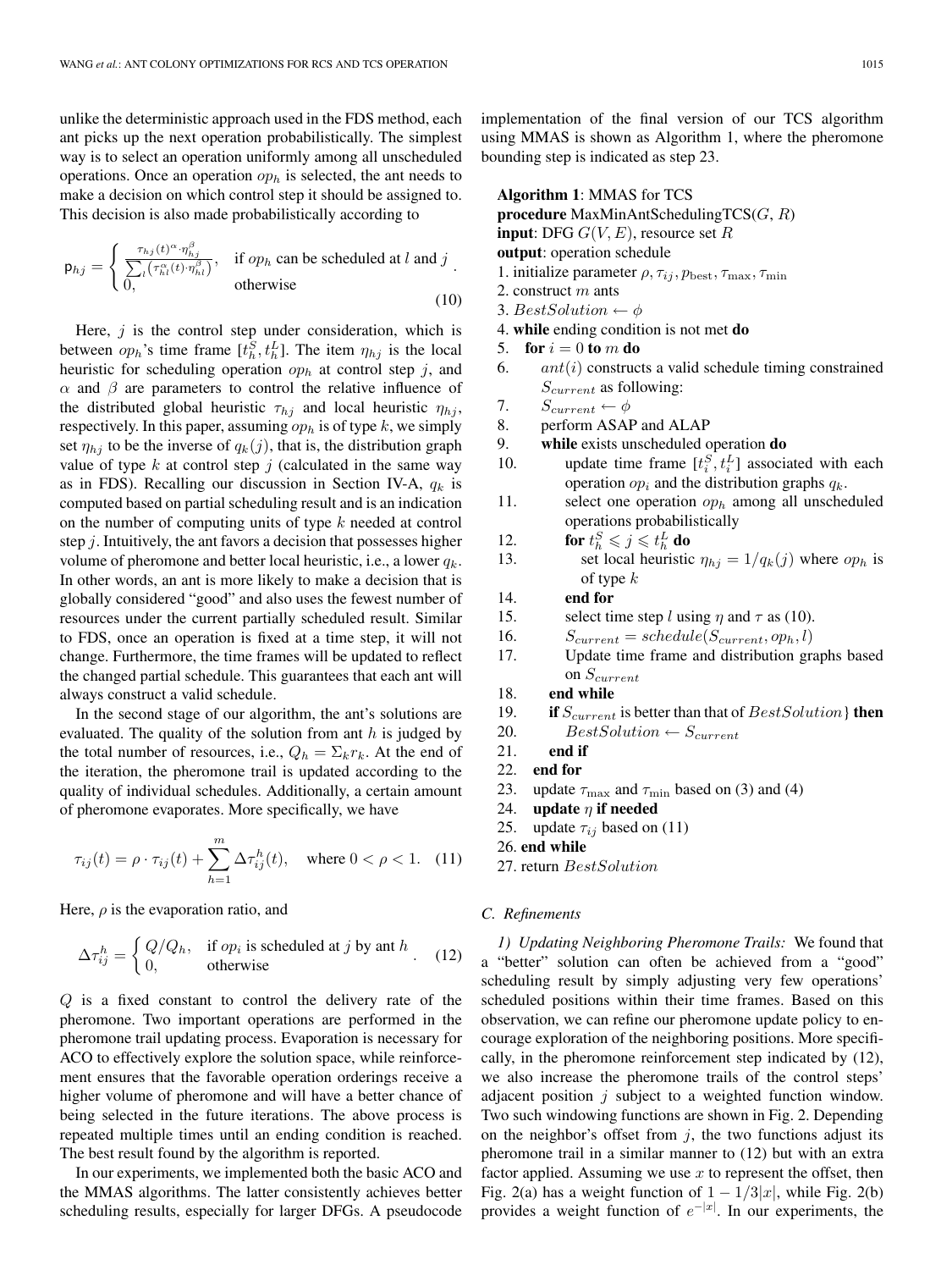

Fig. 2. Pheromone update windows.

latter provides relatively better performance. Ideally, the weight function window size shall be computed based on the mobility ranges of the operations. However, to keep the algorithm simple, we use a window size 5 across all our experiments, subject to the operation's time frame  $[t_i^S, t_i^L]$ . This number is estimated using the average mobility ranges of all testing cases.

*2) Operation Selection:* In our algorithm, the ants construct a schedule for the given DFG by making two decisions in sequence. First, it needs to select the next operation. Then, a specific control step is determined for the selected operation. As discussed earlier, the simplest approach for selecting an operation is to randomly pick one among all the unscheduled operations. Although it is simple and computationally effective, it does not appreciate the information accumulated in the pheromone from the previous iterations; it also ignores the dynamic time-frame information. One possible refinement is to make the selection probability proportional to the pheromone and inversely proportional to the size of the operation's time frame at that instance. More precisely, we pick the next operation  $op_i$  probabilistically with

$$
\mathsf{p}_{i} = \frac{\frac{\sum_{j} \tau_{ij}}{(t_{i}^{L} - t_{i}^{S} + 1)}}{\sum_{l} \frac{\sum_{k} \tau_{lk}}{(t_{l}^{L} - t_{i}^{S} + 1)}}.
$$
(13)

Here, the numerator can be viewed as the average pheromone value over all possible positions in the current time frame for operation  $op_i$ . The denominator is a normalization factor to bring the result to a valid probability value between 0 and 1. It is basically the addition of the average pheromone for all the unscheduled operations  $op_l$ . Notice that as the time frames of the operations change dynamically depending on the partial schedule, the average pheromone trail is not constant during the schedule construction process. In other words, we only consider a pheromone  $\tau_{ij}$  when  $t_i^S \leqslant j \leqslant t_i^L$ .

Intuitively, this formulation favors an operation with stronger pheromone and fewer possible scheduling alternatives. In the extreme case,  $t_i^L = t_i^S$ , which means operation  $op_i$  is on the critical path, we will have only one choice for  $op_i$ . If the pheromone for  $op_i$  at this position happens to be very strong, we will have better chance to pick  $op_i$  at the next step compared with other operations. Our experiments show that applying this operation selection policy makes the algorithm faster in identifying high-quality results. Compared with the even possibility approach, there is an overhead in performing this operation selection policy. However, by making the selection more targeted, it allows us to reduce the overall iteration number of the algorithm; thus, the additional overhead is well worth it. In our experiments, we were able to reduce the total runtime by about 23% while achieving almost the same quality with our testing results by adopting this biased selection policy.

## *D. Extensions*

Our proposed TCS algorithm applies the ACO metaheuristic at the high level. It poses little difficulty to extend it to handle different scheduling contexts. Most of the methods proposed previously for FDS can be readily implemented within our framework.

*1) Resource Preference:* In this paper, the target is to minimize the total count of resources needed. Accordingly, we use the inverse of this total count as the quality of the scheduling result. This quality measurement is further used to adjust the pheromone trails. However, in practice, we may have unbalanced hardware costs for different resource types. With this consideration, we might find that we prefer a schedule that requires three multipliers and four adders rather than one that needs four multipliers and three adders, although both schedules have the same total number (i.e., seven) of resources. This issue can be handled in our algorithm simply by introducing a cost factor  $c_k$  for each resource type and modifying the quality of the schedule to this weighted resource cost, i.e.,

$$
Q_h = \sum_k (c_k r_k). \tag{14}
$$

By adjusting the  $c_k$  assigned to different resource types, we can control the preference in our schedule results.

*2) Multicycle Operation:* No change is needed for our algorithm to handle multicycle operation since it uses dynamically computed time frames. Also, as presented in Section IV-A, the distribution graph handles multicycle operations naturally.

*3) Mutually Exclusive Operations:* Mutually exclusive operations occur when operations are located in different branches of the program. This happens in "if–then–else" and "case" statements in high-level languages. With the proposed algorithm, we do not need to add any extra constraint for handling such operations; thus, the approach proposed in [10] is still valid.

*4) Chained Operations:* When the total delay of consecutive operations is less than a clock cycle, it is possible to chain the operations during scheduling. The same techniques used in [10] can be directly applied within our approach, where chaining is handled by extending the ASAP and ALAP computation to obtain the time frames for the operations.

*5) Pipelining:* For pipelined resources, there exists additional parallelism provided by functional pipelining. Here, optimizing an individual control step becomes inappropriate and limited. We have to consider scheduling optimization over groups of control steps. We can solve this by slicing and superimposing the distribution graph in a manner depending on the latency [10]. Again, this method can also be applied to extend our algorithm to handle the pipelined scenario.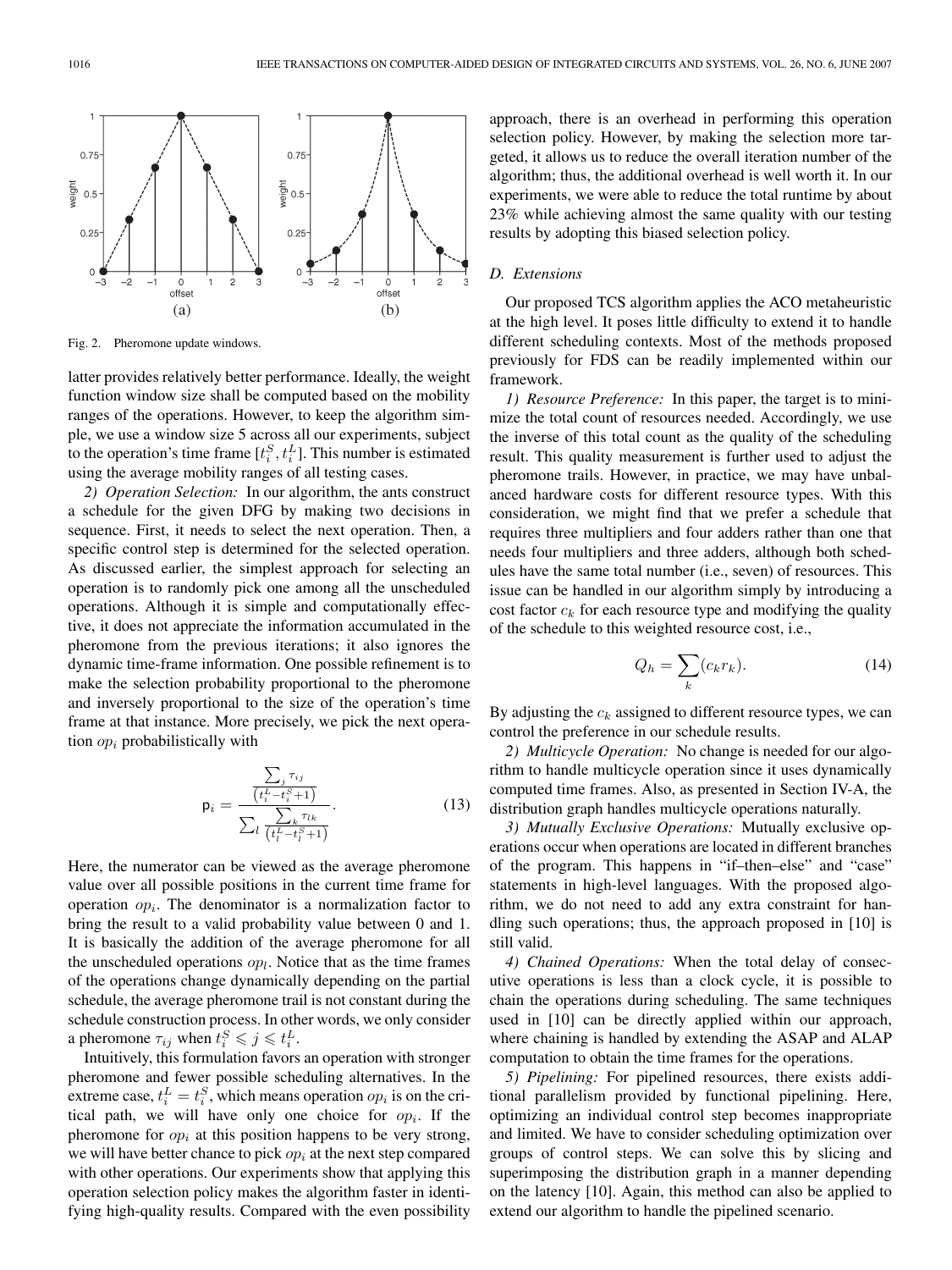#### *E. Complexity Analysis*

As we can see, the construction of an individual schedule by the ants, or the body of the inner loop in the proposed algorithm, is of complexity  $O(n^2)$ , where *n* is the number of nodes in the DFG under consideration. Thus, the total complexity of the algorithm is determined by the number of ants  $m$  and the iteration number  $N$ . Theoretically, the production of  $m$  and  $N$ shall be proportional to the production of  $n$  and the deadline  $D$ . In this case, we have a total complexity of  $O(Dn^3)$ , which is the same as the unoptimized version of FDS. However, in practice, we found it is possible to fix  $m$  and  $N$  for a large range of applications (see Section VII). This means that in practical use the algorithm can be expected to work with  $O(n^2)$  complexity for most of the cases.

# V. MMAS FOR RCS

In this section, we present our algorithm of applying the ant system heuristic, or more specifically the MMAS [6], for solving the OS problem under resource constraints.

#### *A. Algorithm Formulation*

As discussed in Section II, list scheduling is the most widely used method for the RCS problem. A list scheduler takes a DFG and a priority list of all the nodes in the DFG as input. The list is sorted with decreasing magnitude of priority assigned to each of the operations. The list scheduler maintains a ready list, i.e., nodes whose predecessors have already been scheduled. In each iteration, the algorithm scans the priority list, and operations with higher priority are scheduled first. Scheduling an operator to a control step makes its successor operations ready, which will be added to the ready list. This process is repeated until all of the operations have been scheduled. When there exist more than one ready operations sharing the same priority, ties are broken randomly. The effectiveness of the list scheduler heavily depends on the priority list. Although there exist many different heuristics on how to order the list, it is commonly believed that the best list depends on the structure of the input application. A priority list based on a single heuristic limits the exploration of the search space for the list scheduler.

Based on this observation, we address the RCS problem in a similar manner to the ACO metaheuristic framework used to solve the TCS problem. The key idea is to combine the ACO metaheuristic with the traditional list-scheduling algorithm and formulate the problem as an iterative searching process over the operation list space.

Similar to the algorithm formulated for the TCS problem, each operation, or DFG node  $op_i$ , is associated with a set of pheromone trails  $\tau_{ij}$ . The difference is that now each trail indicates the global favorableness of assigning the  $i$ th operation at the jth position in the priority list, where  $j = 1, \ldots, n$ . Since it is valid for the operation to be assigned to any of the position in the priority list, each pheromone trail will be valid. This is different from the TCS formulation where some trails are fixed to be zero based on the allowed time frames of the operations. Initially,  $\tau_{ij}$  is set with some fixed value  $\tau_0$ .

**Algorithm 2**: MMAS for RCS

ing step is indicated as step 12.

**procedure** MaxMinAntSchedulingRCS(G, R) **input**: DFG  $G(V, E)$ , resource set R

**output**: operation schedule

- 1. initialize parameter  $\rho, \tau_{ij}, p_{\text{best}}, \tau_{\text{max}}, \tau_{\text{min}}$
- 2. construct m ants
- 3. BestSolution  $\leftarrow \phi$
- 4. while ending condition is not met}
- 5. **for**  $i = 0$  **to** m **do**
- 6. ant(i) constructs a list  $L(i)$  of nodes using  $\tau$  and  $\eta$
- 7.  $Q_i = \text{ListScheduling}(G, R, L(i))$
- 8. **if**  $Q_i$  is better than that of  $BestSolution$ }
- 9.  $BestSolution \leftarrow L(i)$
- 10. **end if**
- 11. **end for**
- 12. update  $\tau_{\text{max}}$  and  $\tau_{\text{min}}$  based on (3) and (4)
- 13. **update**  $\eta$  **if needed**
- 14. update  $\tau_{ij}$  based on (11)
- 15. **end while**
- 16. return BestSolution

For each iteration, m ants are released, and each starts to construct an individual priority list by filling the list with one operation per step. Every ant will have memory about the operations it has already selected in order to guarantee the validity of the constructed list. Upon starting step  $j$ , the ant has already selected  $j - 1$  operations of the DFG. To fill the jth position of the list, the ant chooses the next operation  $op_i$ probabilistically according to

$$
\mathsf{p}_{ij} = \begin{cases} \frac{\tau_{ij}(t)^{\alpha} \cdot \eta_{ij}^{\beta}}{\sum_{k} (\tau_{kj}^{\alpha}(t) \cdot \eta_{kj}^{\beta})}, & \text{if } op_k \text{ is not scheduled yet} \\ 0, & \text{otherwise} \end{cases}
$$
(15)

where the eligible operations  $op<sub>k</sub>$  are those yet to be scheduled. Again,  $\eta_{ik}$  is a local heuristic for selecting operation  $op_k$ , and  $\alpha$  and  $\beta$  are parameters to control the relative influence of the distributed global heuristic  $\tau_{ik}$  and local heuristic  $\eta_{ik}$ , respectively.

The local heuristic  $\eta$  gives the local favorableness of scheduling the *i*th operation at the *j*th position of the priority list. In this paper, we experimented with different well-known heuristics [4] proposed for OS.

- 1) Operation mobility (OM): The mobility of an operation gives the range for scheduling the operation. It is computed as the difference between ALAP and ASAP results. The smaller is the mobility, the more urgent is the scheduling of the operation. When the mobility is zero, the operation is on the critical path.
- 2) Operation depth (OD): OD is the length of the longest path in the DFG from the operation to the sink. It is an obvious measure for the priority of an operation as it gives the number of operations we must pass.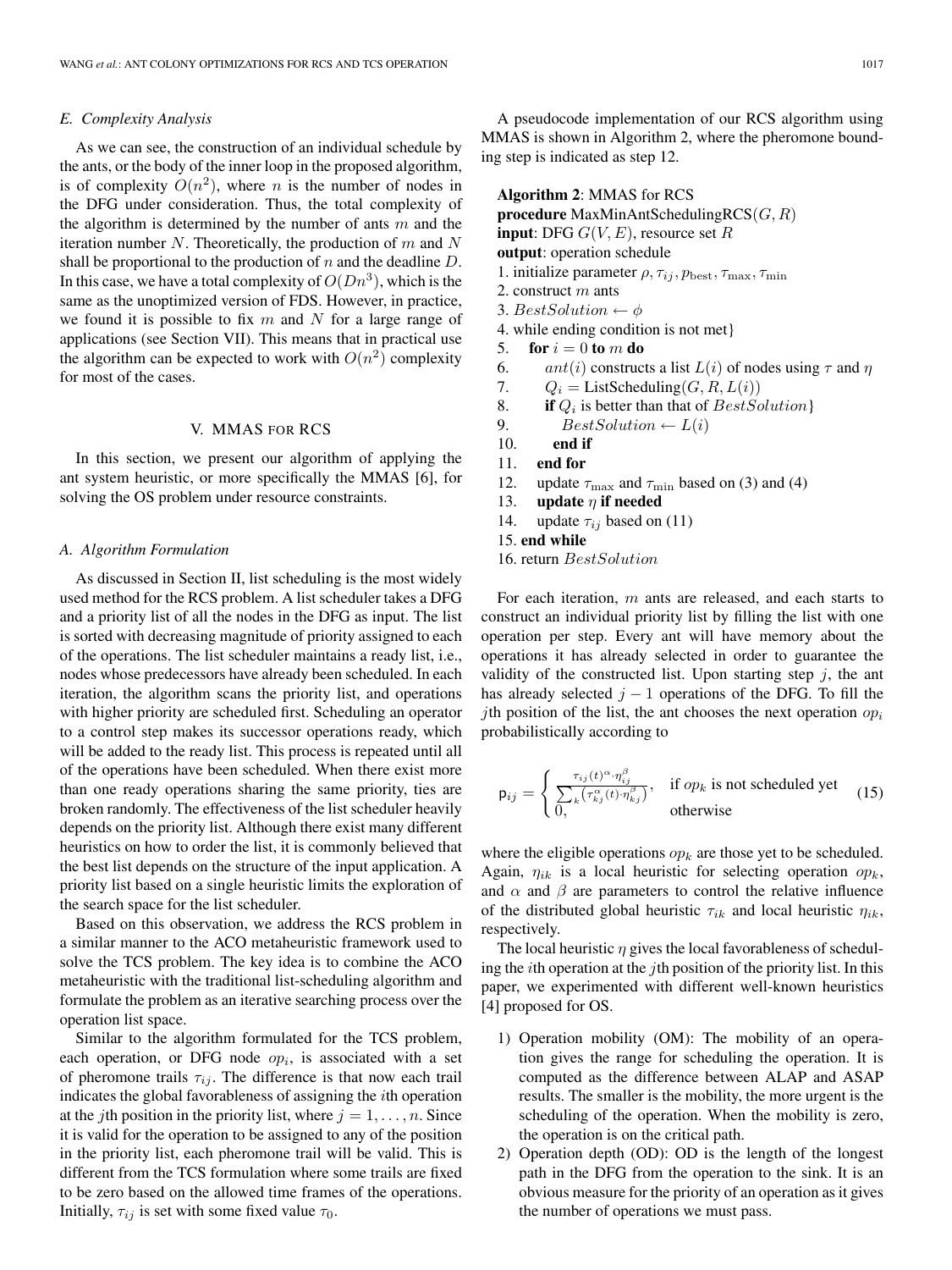- 3) Latency-weighed OD (LWOD): LWOD is computed in a similar manner as OD except that the nodes along the path are weighed using their operation latencies.
- 4) Successor number (SN): The motivation of using the number of successors is the hope that scheduling a node with more successors has a higher possibility of making other nodes in the DFG free, thus increasing the number of possible operations to choose from later on.

The second stage of the algorithm, i.e., the result quality assessment and pheromone trail updating, proceeds similarly as the TCS algorithm discussed previously. The only exception is that now the quality  $Q_h$  in (12) is replaced by the total latency  $L<sub>h</sub>$  of the generated scheduling result.

# *B. Refinements*

*1) Dynamic Local Heuristics:* One important difference between our algorithm and other ant system algorithms is that we use a dynamic local heuristic in the RCS process. It is indicated by step 13 in Algorithm 2. This technique allows better local guidance to the ants for making the selection in the next iteration. We will illustrate this feature with the use of the OM heuristic.

Typically, the mobility of an operation is computed by using ALAP and ASAP results. One important input parameter in computing the ALAP result is the estimated scheduling deadline. This deadline is usually obtained from system specifications or other quick heuristic methods such as a list scheduler. It is clear that more accurate deadline estimations will yield a tighter mobility range, thus better local guidance.

Based on the above observation, we use dynamically computed mobility as the local heuristic in our algorithm. As the algorithm proceeds, whenever a better schedule is achieved, we use the newly obtained scheduling length as the deadline for computing the ALAP result for the next iteration. That is, for iteration  $t$ , the local heuristic for operation  $i$  is computed as (see Section III-B for definitions for f and  $S^{gb}$ )

$$
\eta_i(t) = \frac{1}{\text{ALAP}\left(f\left(S^{\text{gb}}(t-1)\right), i\right) - \text{ASAP}(i) + 1}.
$$
 (16)

*2) Topologically Sorted Lists:* In the above algorithm, the ants construct a priority list using the same traversing method that is used in the TSP formulation [24]. In fact, this turns out to be a naive way. To illustrate this, one just needs to notice that it will yield a search space of totally  $n!$  possible lists, which is simply all the permutations of  $n$  operations. However, we know that the resultant schedules of the list scheduler are only a small portion of these lists. More precisely, they are all the possible permutations of the operations that are topologically sorted based on the dependency constraints imposed by the DFG. By leveraging this application-dependent feature, it is possible for us to greatly reduce the search space. For instance, using this technique on a simple 11-node example [4] reduces the possible number of orderings from 11! to 59 400, or 0.15%. Although it quickly becomes prohibitive to precisely compute

such reduction for more complex graphs, $\frac{1}{1}$  it is generally significant. By adopting this technique, in the final version of our algorithm, the ant traverses the DFG in a similar manner to the list-scheduling process and fills the operation list one by one. At each step, the ant will select an operation based on (15) but only from all the ready operations, that is, from all the operations whose predecessors have all been scheduled.

# *C. Extensions*

So far, our discussion on the OS problems has been limited to the "homogeneous" case. In other words, each operation is mapped to a unique resource type, although a resource type might be able to handle different operations. In practice, this means that a "resource allocation" step needs to precede the OS process. We often need to handle the "heterogeneous" case, where one operation can be executed with different resource types. For example, a system might have two different realizations of multiplier: one is faster but more expensive, while the other is slower but cheaper. Both are capable of executing a multiplication operation. Our challenge is to determine how to effectively use the resources to achieve the best time performance. In this situation, separating the resource allocation step from OS may not be a favorable approach, as the prior step could greatly limit the optimization opportunity for OS. This motivates us to consider the resource allocation issue within the OS problem.

It is possible to address this problem using ILP by extending the ILP formulation for the homogenous case. The basic idea is to introduce a new set of parameters  $m_{ik}$  that can take the value of 0 or 1 and describe the compatibility between operation  $op_i$ and resource type  $k$ . A set of new constraints is needed to make sure that only one type of resource among all those that are capable of processing  $op_i$  is used, i.e.,

$$
\sum_{k} m_{ik} = 1, \quad \text{where } i = 1, \dots, n. \tag{17}
$$

We can see that it makes the ILP problem even more intractable.

However, this extra difficulty does not block the list scheduler or the proposed MMAS approach from working. The basic algorithm could be carried out with almost no changes except for the list construction. The major problem is that, when there exist alternative resource types for one specific operation, estimating a certain attribute of the operation becomes more challenging. For example, with different execution delay on capable resource types, the mobility of the operation is variable. This has been studied in previous research, e.g., [7], where the average latency over a set of heterogeneous resources is used to carry the scheduling task. In this paper, we simply take the pessimistic approach by applying the longest execution latency among the alternative resources in computing such attributes. With this extension, our algorithm can be applied to heterogeneous cases.

<sup>&</sup>lt;sup>1</sup>We tried to compute the search space reduction for Fig. 5 using GenLE [39]. It failed to produce any result within 100 computer hours.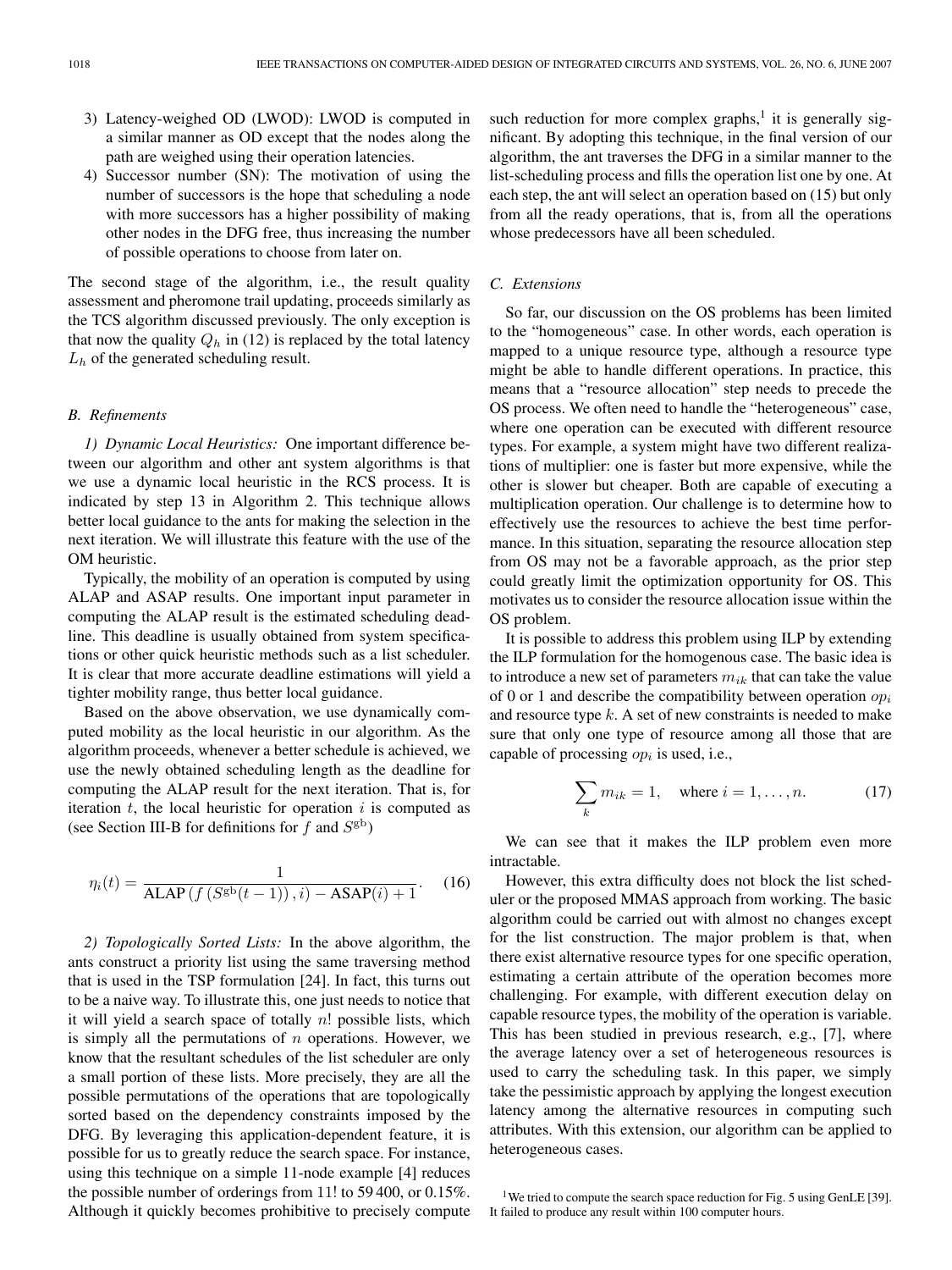## *D. Complexity Analysis*

List scheduling is a two-step process. In the first step, a priority list is built. The second step takes  $n$  steps to solve the scheduling problem since it is a constructive method without backtracking. For different heuristics, the complexity of the first step is different. When OM, OD, and LWOD are used, it takes  $O(n^2)$  steps to build the priority list since a depth-first or breadth-first graph transverse is involved. When the successor node number is adopted as the list construction heuristic, it only takes  $n$  step. Thus, the complexities for these methods are  $O(n^2)$  or  $O(n)$ .

The force-directed RCS method is different. Although it is also a constructive method without backtracking, we need to compute the force of each operation at every step since the total latency is dynamically increased based on whether there is enough resources to handle the ready operations. Thus, the FDS method has  $O(n^3)$  complexity.

The complexity of the proposed MMAS solution is determined mainly by the complexity of constructing individual scheduling solutions, the number of ants  $m$ , and the total iteration  $N$  in every run. In order to generate a schedule solution, each ant needs to first loop through  $n$  operations and for each operation determine its location, which has a complexity of  $O(n)$ . This list is then provided to a list scheduler with a complexity of  $O(n)$  or  $O(n^2)$ . This makes an overall complexity of  $O(n^2)$ . Obviously, if  $mN$  is proportional to n, we will have one-order higher complexity than the corresponding listscheduling approach. However, based on our experience, it is possible to fix such factor for a large set of practical cases so that the complexity of the MMAS solution is the same as the list-scheduling approach.

## VI. BENCHMARKS

In order to test and evaluate our algorithms, we have constructed a comprehensive set of benchmarks. These benchmarks are taken from one of two sources:

- 1) popular benchmarks used in the previous literature;
- 2) real-life examples generated and selected from the MediaBench suite [40].

The benefit of having classic samples is that they provide a direct comparison between results generated by our algorithm and that from previously published methods. This is especially helpful when some of the benchmarks have known optimal solutions. In our final testing benchmark set, seven samples widely used in OS studies are included. These samples focus mainly on frequently used numeric calculations performed by different applications. They are listed as follows.

- 1) ARF: an implementation of an "autoregression filter."
- 2) EWF: an implementation of an "elliptic wave filter."
- 3) FIR1 and FIR2: two versions of a "finite impulse response filter."
- 4) COSINE1 and COSINE2: two implementations for a 1-D eight-point fast DCT, where COSINE1 assumes constant coefficients while the coefficients in COSINE2 are given as inputs.

5) HAL: an iterative solution of a second-order differential equation. This perhaps is the most popularly used example in textbooks that originally appeared in [10].

However, these samples are typically small to medium in size and are considered somewhat old. To be representative, it is necessary to create a more comprehensive set with benchmarks of different sizes and complexities. Such benchmarks shall aim to the following:

- 1) provide real-life testing cases from real-life applications;
- 2) provide more up-to-date testing cases from modern applications;
- 3) provide challenging samples for OS algorithms with regards to larger number of operations, higher level of parallelism, and data dependency;
- 4) provide a wide range of synthesis problems to test the algorithms' scalability.

For this purpose, we have investigated the MediaBench suite, which contains a wide range of complete applications for image processing, communications, and DSP applications. We analyzed these applications using SUIF [41] and Machine SUIF [42] tools, and over 14 000 DFGs were extracted as preliminary candidates for our benchmark set. After careful study, 13 DFG samples were selected from four MediaBench applications. These applications are listed as follows.

- 1) JPEG: JPEG is a lossy compression technique for digital images. The "cjpeg" application performs compression, while the "djpeg" application decompresses the JPEG image.
- 2) MPEG2: MPEG2 is a digital video compression standard commonly used for high-quality video compression including DVD compression. The mpeg2enc application encodes the video, while the mpeg2dec application decodes the video.
- 3) EPIC: EPIC stands for efficient pyramid image coder and is another image compression utility.
- 4) MESA: The Mesa project is a software 3-D graphics package. The primary application that we were concerned with was the "texgen" utility, which generates a texturemapped version of the Utah teapot.

From the JPEG project, four basic blocks were selected. The first came from the write\_bmp\_header function. The basic block was selected for its high level of parallelism. The second basic block came from the h2v2\_smooth\_downsample function. This function has 51 nodes for only one store operation at the end. The store is dependent on all but two of the operations, making it an interesting problem for scheduling. The third basic block was selected from the jpeg\_fdct\_islow function. The function performs an integer forward DCT using a slow-but-accurate algorithm and was chosen for its popularity among DSP applications. The final block was selected from the jpeg idct ifast function. Like the forward DCT, this was selected for its commonality. However, this implementation is a fast, and much less accurate, version of the inverse DCT.

Two basic blocks were selected from the MPEG section. The first came from the "idctcol" function in the "mpeg2dec" application. The function implements another version of the inverse DCT algorithm. In this case, the function is part of a 2-D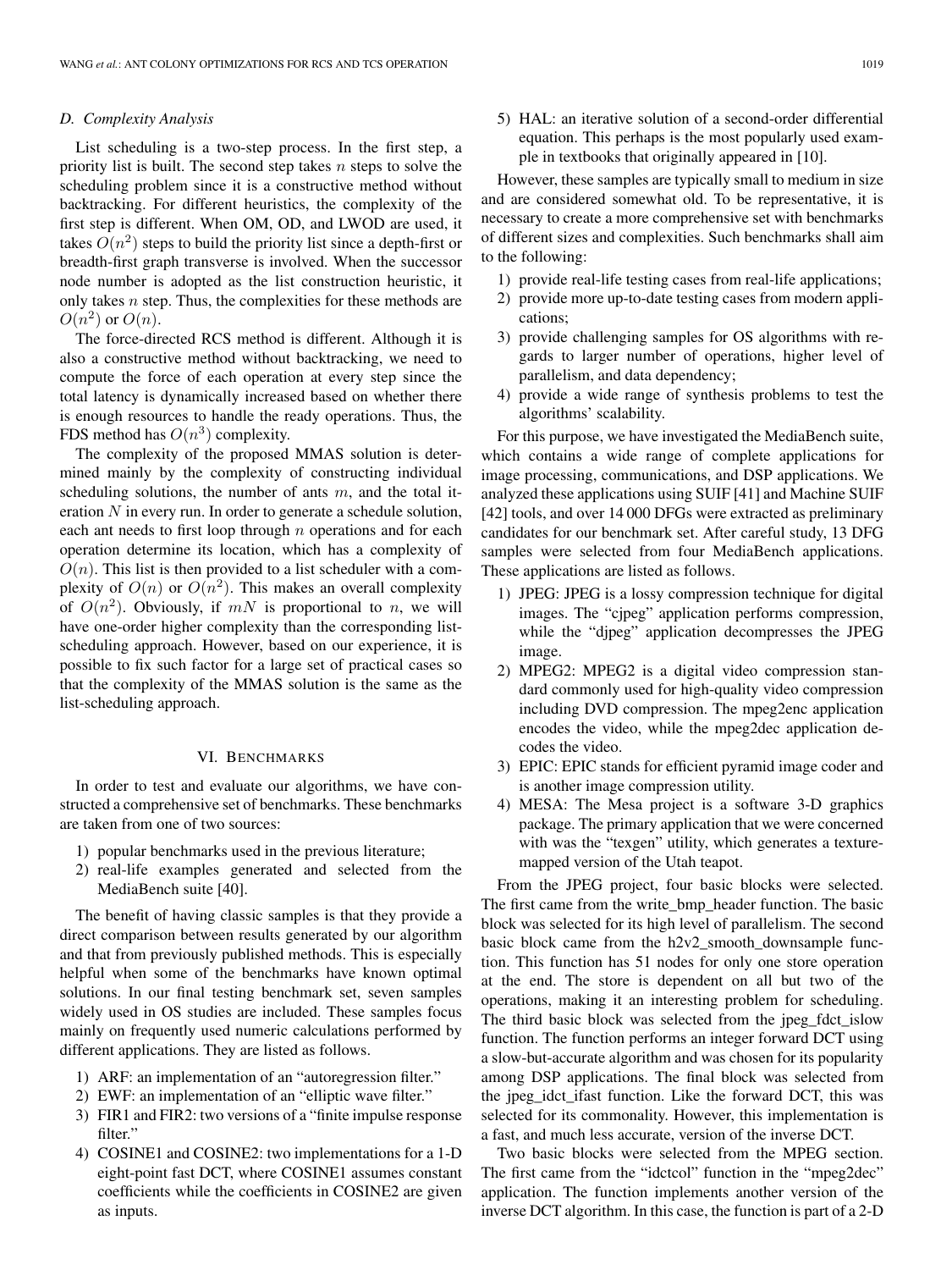TABLE I BENCHMARK NODE AND EDGE COUNT WITH OD ASSUMING UNIT DELAY

| <b>Benchmark Name</b>   | # Nodes | # Edges | OD |
|-------------------------|---------|---------|----|
| HAL                     | 11      | 8       | 4  |
| horner_bezier           | 18      | 16      | 8  |
| ARF                     | 28      | 30      | 8  |
| motion_vectors          | 32      | 29      | 6  |
| EWF                     | 34      | 47      | 14 |
| FIR <sub>2</sub>        | 40      | 39      | 11 |
| FIR1                    | 44      | 43      | 11 |
| h2v2_smooth_downsample  | 51      | 52      | 16 |
| feedback_points         | 53      | 50      | 7  |
| collapse_pyr            | 56      | 73      | 7  |
| <b>COSINE1</b>          | 66      | 76      | 8  |
| COSINE <sub>2</sub>     | 82      | 91      | 8  |
| write_bmp_header        | 106     | 88      | 7  |
| interpolate_aux         | 108     | 104     | 8  |
| matmul                  | 109     | 116     | 9  |
| idctcol                 | 114     | 164     | 16 |
| jpeg_idct_ifast         | 122     | 162     | 14 |
| jpeg_fdct_islow         | 134     | 169     | 13 |
| smooth_color_z_triangle | 197     | 196     | 11 |
| invert_matrix_general   | 333     | 354     | 11 |

inverse DCT, while the inverse DCT from the JPEG application is only 1-D. The large size of the DFG and the complicated dependency structure provide a good test for the scheduling algorithm. The second comes from the motion\_vectors function in the "mpeg2enc" function. The basic block only contains 42 nodes and 38 edges, making it one of the smaller blocks selected from MediaBench, ensuring that the benchmark suite provides a wide range of synthesis problems to test scalability.

The EPIC project supplied one basic block. It came from the collapse\_pyr function, which is a quadrature mirror filter bank. The block was selected for its medium size and common use in DSP applications.

From the MESA application, six basic blocks were selected to be added to the benchmark suite. The invert\_matrix\_general and "matmul" functions were selected because they are general functions, not specific to the MESA application. Matrix operations, such as inversion and multiplication, are common in DSP applications where many filters are merely matrix multiplications with a set of coefficients. The next block selected came from the smooth\_color\_z\_triangle function. The basic block is essentially four parallel computations without data dependencies, making it an ideal addition to the benchmark suite. The fourth benchmark is from the horner\_bezier method. With only 18 nodes, the small size helps add variety to the benchmarks. The fifth block comes from the interpolate\_aux function. The function performs four linear interpolation calculations, which can easily be run in parallel if the hardware is available. The final benchmark is from the feedback\_points function, which calculates texture coordinates for a feedback buffer.

Table I lists all 20 benchmarks that were included in our final benchmark set, together with the names of the various functions where the basic blocks originated are the number of nodes, number of edges, and OD (assuming unit delay for every operation) of the DFG. The data, including related statistics, DFG graphs, and source code for the all testing benchmarks, are available online [43].

distribution of DFG size for MediaBench (collected over epic, g721, jpeg, mesa, mpeg2dec, and mpeg2enc packages) 25 20 number of DFGs (%) 15  $10$ 5 20 30 40 50 70 80 90 1C 60 DFG size (99.3% of the DFGs are of a size smaller than 90)

Fig. 3. Distribution of DFG size for MediaBench.

In order to justify the difficulty and representativeness of our testing cases, we analyze the distribution of the sizes of DFGs in practical software programs. Our analysis covers the "epic," "jpeg," "g721," "mpeg2enc," "mpeg2dec," and "mesa" packages. The result is shown in Fig. 3. We found that the maximum size of a DFG can be as big as 632. However, the majority of the DFGs are much smaller. In fact, more than 99.3% DFGs have fewer than 90 nodes. Moreover, the very largest ones are of little interest with respect to system performance. They are typically related to system initialization and are executed only once.

## VII. EXPERIMENTAL RESULTS

# *A. TCS*

In order to evaluate the quality of our proposed algorithm for the TCS problem, we compare its results with that obtained by the widely used FDS method. For all testing benchmarks, operations are allocated on two types of computing resources, namely MUL and ALU, where MUL is capable of handling multiplication and division, and ALU is used for other operations such as addition and subtraction. Furthermore, we define the operations running on MUL to take two clock cycles, and the ALU operations take one. This is definitely a simplified case from reality. However, it is a close enough approximation and does not change the generality of the results. Other choices can easily be implemented within our framework.

Since there is no widely distributed and recognized FDS implementation, we implemented our own. The implementation is based on [10] and has all the applicable refinements proposed in this paper, including multicycle operation support, resource preference control, and look ahead using the second order of displacement in force computation. Actually, based on our experience, the look-ahead function for FDS is very critical. Without invoking this mechanism, the basic FDS provides poor scheduling results even for small-sized examples. In Table II, we show the effect of look ahead for the HAL benchmark originally presented in [10], which has only 11 operations and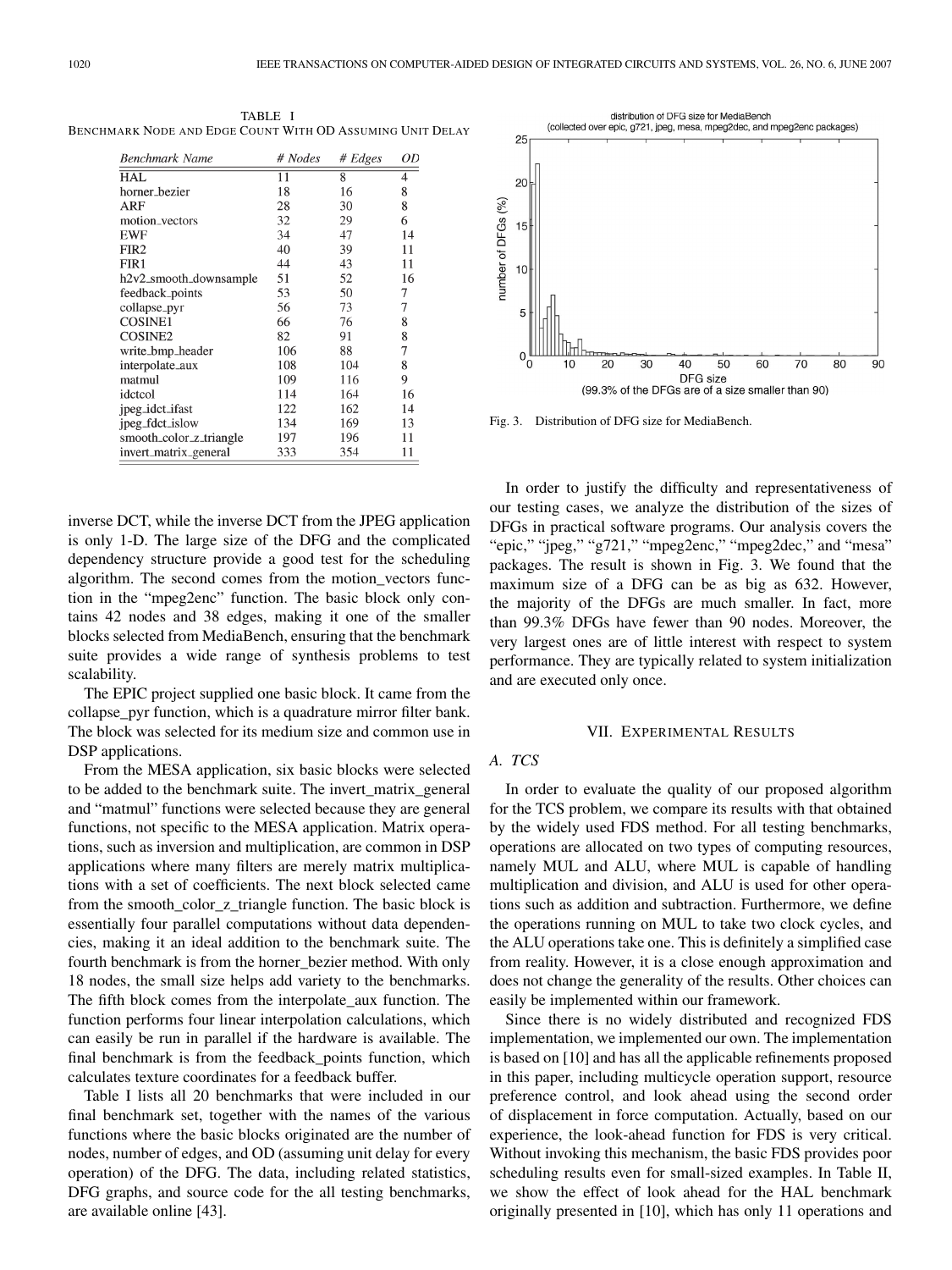TABLE II EFFECT OF LOOK-AHEAD MECHANISM IN FDS (RESULT SHOWN IN MUL/ALU NUMBER PAIR. DEADLINE IS IN CYCLES)

| deadline | w/t look-ahead | w/look-ahead |
|----------|----------------|--------------|
| 9        | (21)           | (21)         |
| 10       | (21)           | (21)         |
| 11       | (21)           | (21)         |
| 12       | (31)           | (21)         |
| 13       | (31)           | (11)         |
| 14       | (31)           | (1 1)        |

eight data dependencies. Because of this, in our experiments, the look-ahead function is always used to allow FDS to provide better results.

With the assigned resource/operation mapping, ASAP is first performed to find the critical path delay  $L_c$ . We then set our predefined deadline range to be  $[L_c, 2L_c]$ , i.e., from the critical path delay to two times of this delay. This results in 263 testing cases in total. For each delay, we run FDS first to obtain its scheduling result. Following this, the proposed MMAS algorithm is executed five times to obtain enough data for performance evaluation. We report the FDS result quality, the average and best result quality for the proposed algorithm, and the standard deviation for these results. The execution time information for both algorithms is also reported.

We have implemented our MMAS formulation in C for the TCS problem, with the refinements discussed in Section IV. The evaporation rate  $\rho$  is configured to be 0.98. The scaling parameters for global and local heuristics are set to be  $\alpha = \beta = 1$ and delivery rate  $Q = 1$ . These parameters are not changed over the tests. We also experimented with different ant numbers  $m$ and the allowed iteration count N. For example, set  $m$  to be proportional to the average branching factor of the DFG under study and  $N$  to be proportional to the total operation number. However, it was found that there seems to exist a fixed value pair for  $m$  and  $N$  that works well across the wide range of testing samples in our benchmark. In our final settings, we set  $m$  to be 10 and  $N$  to be 150 for all the TCS experiments.

Due to the large amount of data, we will not be able to report testing results for all the 263 cases in detail. Table III compares the testing results for "idctcol" and invert\_matrix\_general, two of the biggest samples. In this table, we provide a side-byside comparison between FDS and our proposed method. The scheduling results are reported as MUL/ALU number pair required by the obtained scheduling. For the MMAS method, we report both the average performance and the best performance in the five runs for each testing case together with the saving percentage. The saving is measured by the reduction of computing resources. In order to keep the evaluation general and objective, we use the total count of resources as the quality metrics without considering their individual cost factors.

Besides the absolute quality of the results, one difference between FDS and the proposed method is that our method is relatively more stable. In our experiments, it is observed that the FDS approach can provide the worse quality results as the deadline is relaxed. Using the "idctcol" in Table III as an example, FDS provides drastically worse results for deadlines ranging from 25 to 30, although it is able to reach decent scheduling qualities for deadline from 19 to 24. The same problem occurs

for deadlines between 36 and 38. One possible reason is that as the deadline is extended, the time frame of each operation is also extended, which makes the force computation more likely to clash with similar values. Due to the lack of backtracking and good look-ahead capability, an early mistake would lead to inferior results. On the other hand, our proposed algorithm robustly generates monotonically nonincreasing results with fewer resource requirements as the deadline increases.

Table IV summarizes the testing results for all of the benchmarks. We present the average and the best results for each testing benchmark, its tested deadline range, and the average standard deviations. The table is arranged in increasing order of the complexity of the DFGs. The average result quality generated by our algorithm is better than or equal to the FDS results in 258 out of 263 cases. Among them, for 192 testing cases (or 73% of the cases), our MMAS method outperforms the FDS method. There are only five cases where our approach has worse average quality results. They all happened on the invert\_matrix\_general benchmark and are listed in Table III, indicated by lines with italic bold fonts. On average, as shown in Table IV, we can expect a 16.4% performance improvement over FDS. If only considering the best results among the five runs for each testing case, we achieve a 19.5% resource reduction averaged over all tested samples. The most outstanding results provided by our proposed method achieve a 75% resource reduction compared with FDS. These results are obtained on a few deadlines for the jpeg\_idct\_ifast benchmark.

From Table IV, it is easy to see that for all the examples, MMAS-based OS achieves better or much better results. Our approach seems to have much stronger capability in robustly finding better results for different testing cases. Furthermore, it scales very well over different DFG sizes and complexities. Another aspect of scalability is the predefined deadline. Based on the results presented in Tables III and IV, the proposed algorithm also demonstrates better scalability over this parameter.

All of the experimental results are obtained on a Linux box with a 2-GHz CPU. Fig. 4 shows the execution time comparison between the presented algorithm and the FDS. Curves A and B show the run time for FDS and the proposed method, respectively, where we use the average runtime for our MMAS solutions over five runs. As discussed before, since we use a fixed ant number  $m$  and iteration limit  $N$  in our experiments to make the algorithm simpler, there exists a big gap between the execution times for the smaller-sized cases. For example, for the HAL example, which only has 11 operations, the execution time of FDS is 0.014 s while our method takes 0.66 s. This translates into a ratio of 47. However, as the size of the problem gets bigger, this ratio drops quickly. For the biggest cases invert\_matrix\_general, FDS takes 270.6 s while our method spends about 411.7 s, which makes the ratio 1.5. To summarize, for smaller cases, our algorithm does have relatively larger execution times but the absolute run time is still very short. For the HAL example, it only takes a fraction of a second. For bigger cases, the proposed method has a runtime at the same scale as FDS. This makes our algorithm practical.

In Fig. 4, we do see some spikes in the ratio curve. We contribute this to two main reasons. First, the recorded execution time is based on system time, and it is relatively more unreliable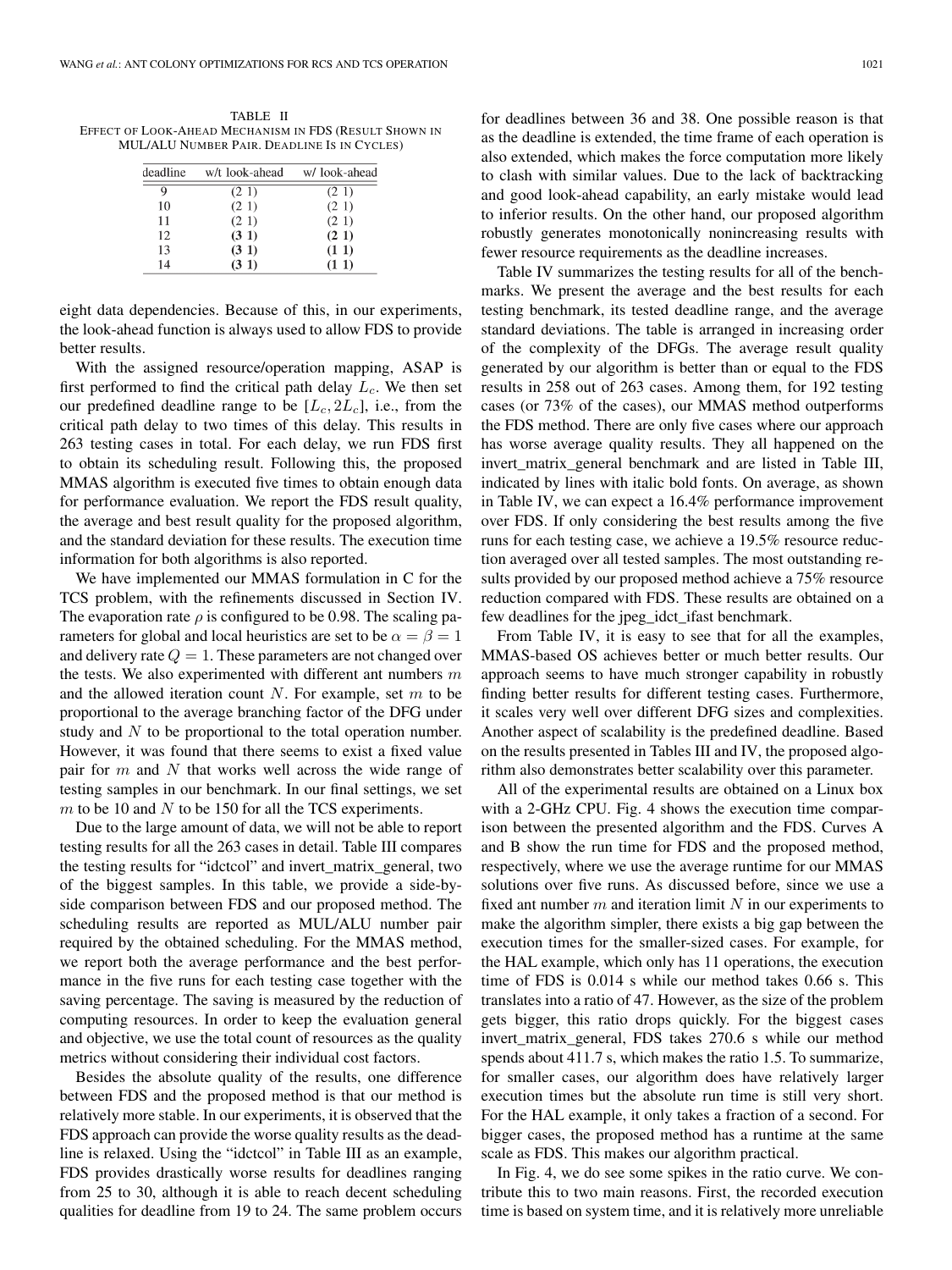| Name (size)           | Deadline        | <b>FDS</b> | Average         | Savings   | <b>Best</b> | Savings   | $\sigma$ |
|-----------------------|-----------------|------------|-----------------|-----------|-------------|-----------|----------|
|                       | 19              | (68)       | (5.06.0)        | 21.43%    | (56)        | 21.43%    | 0.000    |
|                       | $\overline{20}$ | (57)       | (4.4, 6.0)      | 13.33%    | (46)        | 16.67%    | 0.219    |
|                       | $\overline{21}$ | (47)       | (4.25.8)        | 9.09%     | (46)        | 9.09%     | 0.000    |
|                       | 22              | (47)       | (4.2, 5.4)      | 12.73%    | (45)        | 18.18%    | 0.219    |
|                       | $\overline{23}$ | (47)       | (4.05.4)        | 14.55%    | (45)        | 18.18%    | 0.219    |
|                       | 24              | (47)       | (3.65.2)        | 20.00%    | (35)        | 27.27%    | 0.335    |
|                       | $\overline{25}$ | (88)       | (3.85.0)        | 45.00%    | (35)        | 50.00%    | 0.179    |
|                       | $\overline{26}$ | (88)       | (3.45.0)        | 47.50%    | (35)        | 50.00%    | 0.219    |
|                       | $\overline{27}$ | (88)       | (3.05.0)        | 50.00%    | (35)        | 50.00%    | 0.00     |
|                       | 28              | (88)       | (3.04.6)        | 52.50%    | (34)        | 56.25%    | 0.219    |
| idctcol               | 29              | (88)       | (3.04.4)        | 53.75%    | (34)        | 56.25%    | 0.219    |
| (114164)              | $\overline{30}$ | (88)       | (3.04.6)        | 52.50%    | (34)        | 56.25%    | 0.219    |
|                       | $\overline{31}$ | (46)       | (3.04.6)        | 24.00%    | (34)        | 30.00%    | 0.219    |
|                       | $\overline{32}$ | (45)       | (3.0 4.0)       | 22.22%    | (34)        | 22.22%    | 0.000    |
|                       | $\overline{33}$ | (45)       | (2.84.0)        | 24.44%    | (24)        | 33.33%    | 0.179    |
|                       | $\overline{34}$ | (45)       | (3.0 4.0)       | 22.22%    | (34)        | 22.22%    | 0.000    |
|                       | $\overline{35}$ | (45)       | (3.04.0)        | 22.22%    | (34)        | 22.22%    | 0.000    |
|                       | $\overline{36}$ | (46)       | (3.03.8)        | 32.00%    | (33)        | 40.00%    | 0.179    |
|                       | 37              | (46)       | (2.6, 3.8)      | 36.00%    | (33)        | 40.00%    | 0.219    |
|                       | $\overline{38}$ | (46)       | (2.8, 3.4)      | 38.00%    | (33)        | 40.00%    | 0.179    |
|                       | $\overline{15}$ | (2423)     | (26.0 22.0)     | $-2.13%$  | (2522)      | $0.00\%$  | 0.283    |
|                       | 16              | (2219)     | (23.8 19.0)     | $-4.39\%$ | (2319)      | $-2.44%$  | 0.179    |
|                       | $\overline{17}$ | (1917)     | (21.8 17.4)     | $-8.89\%$ | (2117)      | $-5.56\%$ | 0.335    |
|                       | 18              | (1816)     | (20.4 16.2)     | $-7.65\%$ | (2016)      | $-5.88\%$ | 0.219    |
|                       | $\overline{19}$ | (1716)     | (19.2 16.0)     | $-6.67%$  | (1915)      | $-3.03%$  | 0.335    |
|                       | $\overline{20}$ | (1716)     | (18.2 13.4)     | 4.24%     | (1813)      | 6.06%     | 0.358    |
| invert_matrix_general | $\overline{21}$ | (1616)     | (17.2 12.8)     | 6.25%     | (1713)      | 6.25%     | 0.000    |
| (333 354)             | $\overline{22}$ | (1616)     | (16.4 12.2)     | 10.63%    | (1612)      | 12.50%    | 0.358    |
|                       | $\overline{23}$ | (1616)     | (16.0 11.8)     | 13.12%    | (1611)      | 15.62%    | 0.179    |
|                       | $\overline{24}$ | (1616)     | $(15.4 \t11.2)$ | 16.87%    | (1511)      | 18.75%    | 0.219    |
|                       | $\overline{25}$ | (1616)     | (14.4 10.8)     | 21.25%    | (1411)      | 21.88%    | 0.179    |
|                       | $\overline{26}$ | (1616)     | (14.2 10.2)     | 23.75%    | (1310)      | 28.12%    | 0.358    |
|                       | $\overline{27}$ | (1616)     | (13.8 10.0)     | 25.62%    | (1310)      | 28.12%    | 0.179    |
|                       | $\overline{28}$ | (1616)     | (13.4 10.2)     | 26.25%    | (1310)      | 28.12%    | 0.219    |
|                       | 29              | (1616)     | (13.09.4)       | 30.00%    | (139)       | 31.25%    | 0.219    |
|                       | $\overline{30}$ | (1616)     | (12.69.6)       | 30.63%    | (139)       | 31.25%    | 0.179    |

TABLE III PARTIAL DETAILED RESULTS FOR TCS (SIZE IS GIVEN AS DFG NODE/EDGE NUMBER PAIR. VIRTUAL NODES AND EDGES ARE NOT COUNTED. AVERAGE AND STANDARD DEVIATION  $\sigma$  ARE COMPUTED OVER FIVE RUNS. SAVING Is COMPUTED BASED ON FDS RESULTS. NO WEIGHT APPLIED)

TABLE IV

RESULT SUMMARY FOR TCS DATA IN PARENTHESIS SHOWS THE RESULTS OBTAINED USING SA. DEADLINE SHOWS THE TESTED RANGE. AVERAGE σ IS COMPUTED OVER THE TESTED RANGE. SAVING IS COMPUTED BASED ON FDS RESULTS. NO WEIGHT APPLIED

| Name                    | <b>Size</b> | Deadline    | Avg. Savings (SA)  | Best Savings (SA)          | Avg. $\sigma$ (SA) |
|-------------------------|-------------|-------------|--------------------|----------------------------|--------------------|
| <b>HAL</b>              | 11/8        | $(6 - 12)$  | $7.1\%$ $(7.1\%)$  | $7.1\%$ $(7.1\%)$          | 0.000(0.000)       |
| horner_bezier_surf      | 18/16       | $(11 - 22)$ | $9.9\%$ (-4.6%)    | $13.2\%$ $(2.1\%)$         | 0.015(0.051)       |
| ARF                     | 28/30       | $(11 - 22)$ | $12.4\%$ (-1.2\%)  | $16.9\%$ $(3.1\%)$         | 0.093(0.099)       |
| motion_vectors          | 32/29       | $(7 - 14)$  | $13.1\%$ (-3.4%)   | $16.0\%$ $(2.8\%)$         | 0.072(0.177)       |
| <b>EWF</b>              | 34/47       | $(17 - 34)$ | $11.5\%$ (-4.4%)   | 18.1% (4.7%)               | 0.081(0.136)       |
| FIR <sub>2</sub>        | 40/39       | $(12 - 24)$ | $16.8\%$ (-15.7%)  | $22.8\%$ (-1.9%)           | 0.106(0.299)       |
| FIR1                    | 44/43       | $(12 - 24)$ | $15.2\%$ (-7.7%)   | $18.0\%$ (-3.3%)           | 0.047(0.116)       |
| h2v2_smooth_downsample  | 51/52       | $(17 - 34)$ | $19.3\%$ $(7.6\%)$ | 21.3% (11.0%)              | 0.042(0.088)       |
| feedback_points         | 53/50       | $(11 - 22)$ | $5.9\%$ (-12.8%)   | $9.2\%$ (-6.4%)            | 0.103(0.196)       |
| collapse_pyr            | 56/73       | $(8 - 16)$  | $18.3\%$ $(4.6\%)$ | $18.9\%$ (9.6%)            | 0.044(0.195)       |
| <b>COSINE1</b>          | 66/76       | $(10 - 20)$ | $21.5\%$ $(7.4\%)$ | 25.9% (14.1%)              | 0.150(0.349)       |
| COSINE <sub>2</sub>     | 82/91       | $(10 - 20)$ | $5.6\%$ (-14.8%)   | $12.0\%$ (-7.3%)           | 0.232(0.342)       |
| write_bmp_header        | 106/88      | $(8 - 16)$  | $0.9\%$ (-5.3\%)   | $1.0\%$ (-3.4%)            | 0.064(0.093)       |
| interpolate_aux         | 108/104     | $(10 - 20)$ | $0.2\%$ (-36.5%)   | $2.0\%$ (-27.9%)           | 0.109(0.407)       |
| matmul                  | 109/116     | $(11 - 22)$ | $3.7\%$ (-30.8%)   | $5.1\%$ (-21.4%)           | 0.088(0.363)       |
| idctcol                 | 114/164     | $(19 - 38)$ | 30.7% (12.6%)      | 34.0% (17.5%)              | 0.151(0.231)       |
| jpeg_idct_ifast         | 122/162     | $(17 - 34)$ | 50.3% (36.9%)      | 52.1\% (41.8\%)            | 0.147(0.336)       |
| jpeg_fdct_islow         | 134/169     | $(16 - 32)$ | $31.4\%$ $(7.5\%)$ | 34.2\% (13.0\%)            | 0.171(0.335)       |
| smooth_color_z_triangle | 197/196     | $(15 - 30)$ | $7.3\%$ (-18.7%)   | $9.2\%$ (-12.0%)           | 0.136(0.472)       |
| invert_matrix_general   | 333/354     | $(15 - 30)$ | 11.2% (-29.4%)     | 13.2% (-22.9%)             | 0.237(0.743)       |
| Total Avg.              |             |             | $16.4\%$ (-5.1%)   | $\overline{19.5\%}$ (1.0%) | 0.104(0.251)       |

when the execution time is small. Second, but perhaps more important, the timing performance of both algorithms is not only determined by the DFG node count but also dependent on the predefined dependencies in the DFGs and the deadline D. This will introduce variance when the curves are drawn against the node count.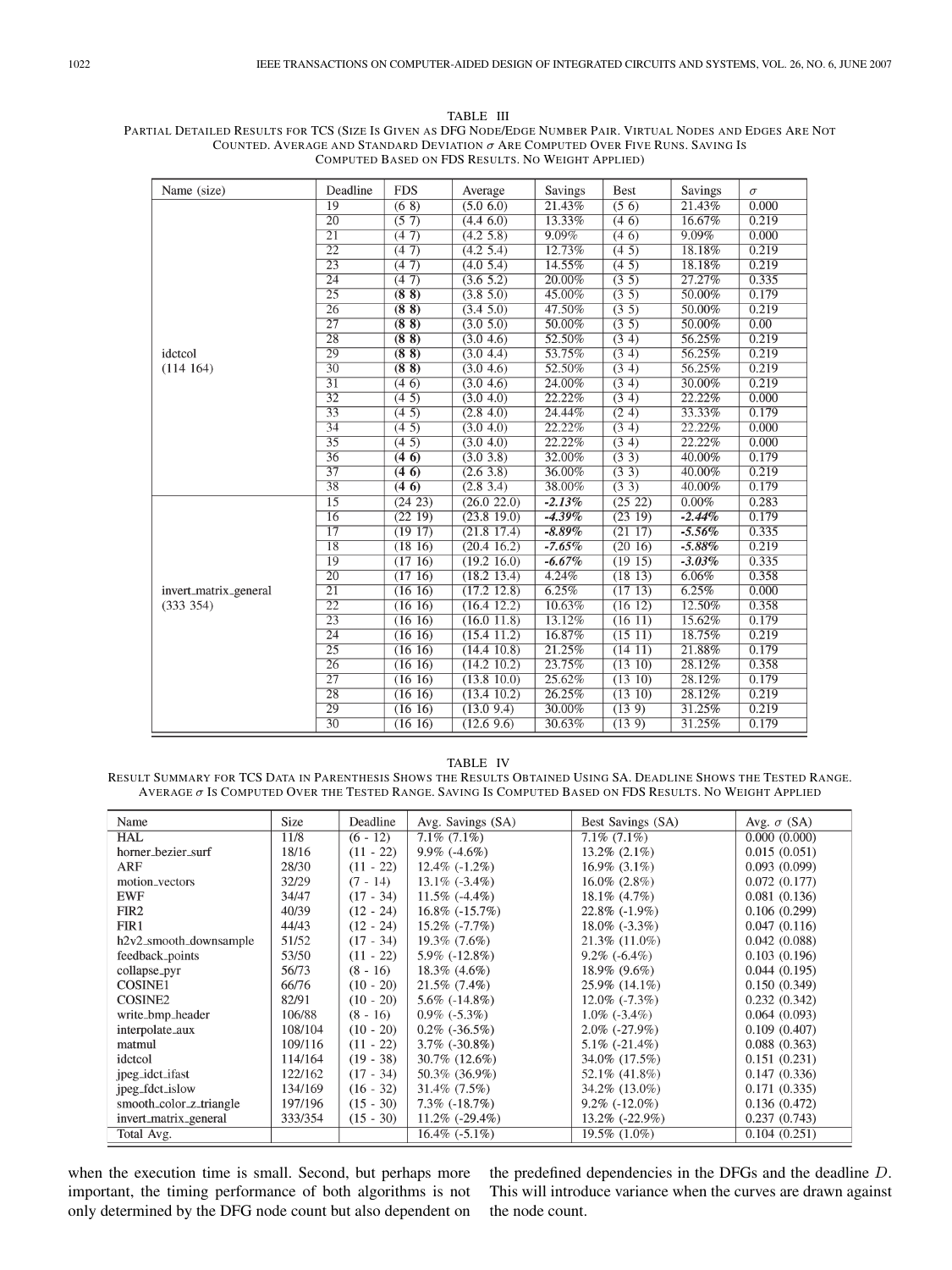

Fig. 4. Execution time for TCS. (Ratio is MMAS time/FDS time.)

# *B. RCS*

We have implemented the proposed MMAS-based RCS algorithm and compared its performance with the popularly used list-scheduling and FDS algorithms.

For each of the benchmark samples, we run the proposed algorithm with different choices of local heuristics. For each choice, we also perform five runs to obtain enough statistics for evaluating the stability of the algorithm. Again, we fixed the number of ants per iteration to ten, and in each run we allow 100 iterations. Other parameters are also the same as those used in the TCS problem. The best schedule latency is reported at the end of each run, and then the average value is reported as the performance for the corresponding setting. Two different experiments are conducted for RCS, namely: 1) the homogenous case and 2) the heterogeneous case.

For the homogenous case, resource allocation is performed before the OS. Each operation is mapped to a unique resource type. In other words, there is no ambiguity on which resource the operation shall be handled during the scheduling step. In this experiment, similar to the TCS case, two types of resources (MUL/ALU) are allowed. The number of each resource type is predefined after making sure they do not make the experiment trivial (for example, if we are too generous, then the problem simplifies to an ASAP problem).

Table V shows the testing results for the homogenous case. The best results for each case are shown in bold. Compared with a variety of list-scheduling approaches and the FDS method, the proposed algorithm generates better results consistently over all testing cases, which is demonstrated by the number of times that it provides the best results for the tested cases. This is especially true for the case when OD is used as the local heuristic, where we find the best results in 14 cases among 20 tested benchmarks. For other traditional methods, FDS generates the most hits (ten times) for best results, which is still less than the worst case of MMAS (11 times). For some of the testing samples, our method provides significant improvement on the schedule latency. The biggest saving achieved is 22%. This is obtained for the COSINE2 benchmark when OM is used as the local heuristic for our algorithm and also as the heuristic for constructing the priority list for the traditional list scheduler. For cases that our algorithm fails to provide the best solution, the quality of its results is also much closer to the best than other methods.

Besides the absolute schedule latency, another important aspect of the quality of a scheduling algorithm is its stability over different input applications. As indicated in Section II, the performance of the traditional list scheduler heavily depends on the input application. This is echoed by the data in Table V. In the meantime, it is easy to observe that the proposed algorithm is much less sensitive to the choice of different local heuristics and input applications. This is evidenced by the fact that the standard deviation of the results achieved by the new algorithm is much smaller than that of the traditional list scheduler. Based on the data shown in Table V, the average standard deviation for list scheduling over all the benchmarks and different heuristic choices is 1.2, while for the MMAS algorithm it is only 0.19. In other words, we can expect to achieve high-quality scheduling results much more stably on different application DFGs regardless of the choice of local heuristic. This is a great attribute desired in practice.

One possible explanation for the above advantage is the different way how the scheduling heuristics are used by the list scheduler and the proposed algorithm. In list scheduling, the heuristics are used in a greedy manner to determine the order of the operations. Furthermore, the schedule of the operations is done all at once. Differently, in the proposed algorithm, local heuristics are used stochastically and combined with the pheromone values to determine the operations' order. This makes the solution exploration more balanced. Another fundamental difference is that the proposed algorithm is an iterative process. In this process, the pheromone value acts as an indirect feedback and tries to reflect the quality of a potential component based on the evaluations of historical solutions that contain this component. It introduces a way to integrate global assessments into the scheduling process, which is missing in the traditional list or FDS.

In the second experiment, heterogeneous computing units are allowed, i.e., one type of operation can be performed by different types of resources. For example, multiplication can be performed by either a faster multiplier or a regular one. Furthermore, multiple same-type units are also allowed. For example, we may have three faster multipliers and two regular ones.

We conduct the heterogeneous experiments with the same configuration as for the homogenous case. Moreover, to better assess the quality of our algorithm, the same heterogeneous RCS tasks are also formulated as ILP problems and then optimally solved using CPLEX. Since the ILP solution is time consuming to obtain, our heterogeneous tests are only done for the classic samples.

Table VI summarizes our heterogeneous experimental results. Here, an extended HAL benchmark is used, which includes extra memory access operations. Compared with a variety of list-scheduling approaches and the FDS method, the proposed algorithm generates better results consistently over all testing cases. The biggest saving achieved is 23%. This is obtained for the FIR2 benchmark when the LWOD is used as the local heuristic. Similar to the homogenous case, our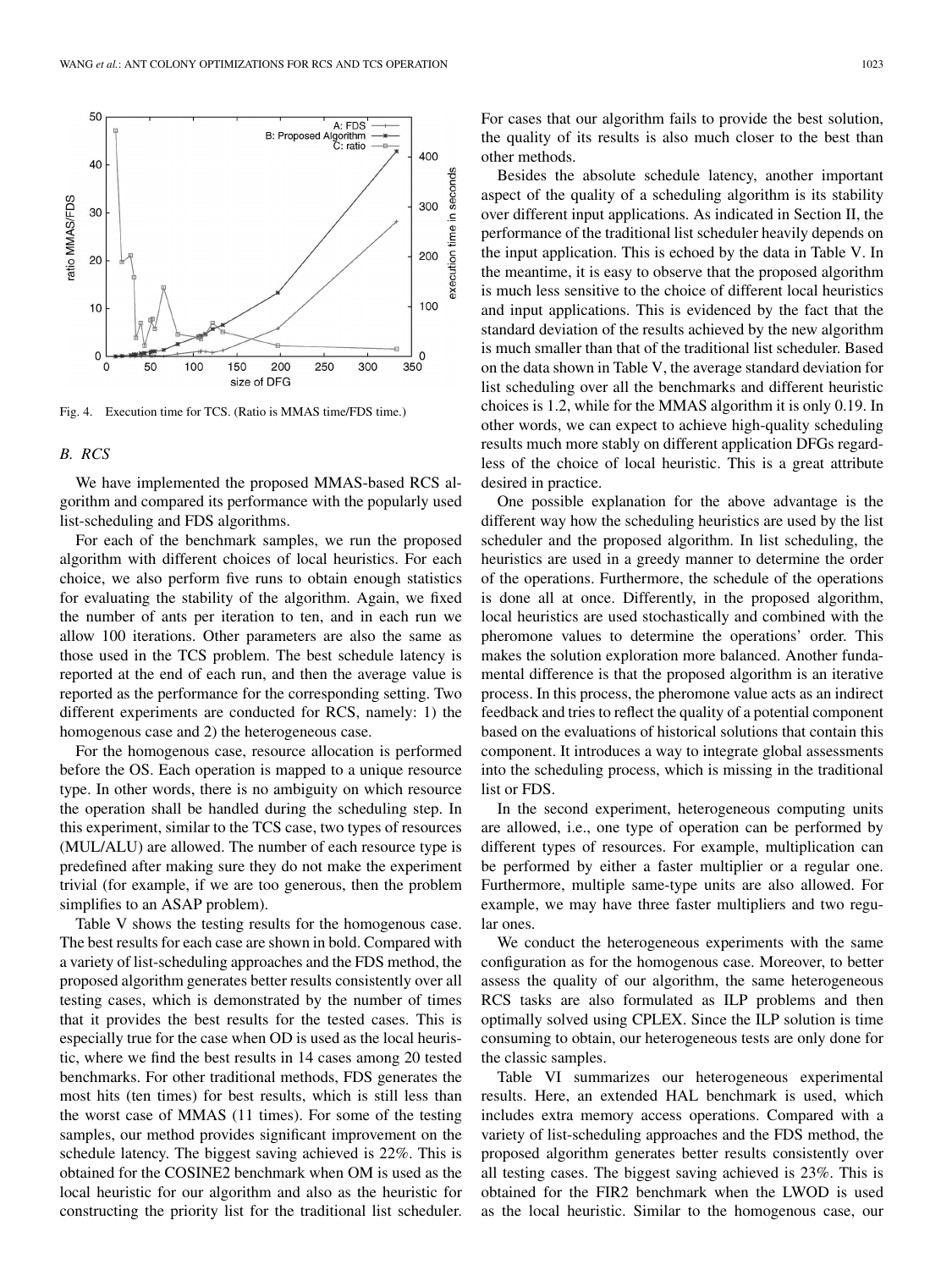TABLE V RESULT SUMMARY FOR HOMOGENOUS RCS (HEURISTIC LABELS: OM = OPERATION MOBILITY, OD = OPERATION DEPTH,  $LWOD = L$ ATENCY WEIGHTED OPERATION DEPTH,  $SN = S$ UCCESSOR NUMBER)

| Name                    | Size      | Resources | <b>FDS</b>              |           |                         | List Scheduling         |                         |             | MMAS(average over 5 runs) |             |           |                     |
|-------------------------|-----------|-----------|-------------------------|-----------|-------------------------|-------------------------|-------------------------|-------------|---------------------------|-------------|-----------|---------------------|
|                         |           |           |                         | <b>OM</b> | <b>OD</b>               | <b>LWOD</b>             | <b>SN</b>               | OM          | <b>OD</b>                 | <b>LWOD</b> | <b>SN</b> | avg.<br>10<br>runs) |
| <b>HAL</b>              | (8/11)    | (21)      | $\overline{\mathbf{8}}$ | 10        | $\overline{\mathbf{8}}$ | $\overline{\mathbf{8}}$ | $\overline{\mathbf{s}}$ | 8.0         | 8.0                       | 8.0         | 8.0       | 8.0                 |
| horner_bezier_surf      | (16/18)   | (21)      | 12                      | 16        | 12                      | 13                      | 13                      | 12.0        | 12.0                      | 12.0        | 12.0      | 12.4                |
| <b>ARF</b>              | (30/28)   | (3 1)     | 18                      | 19        | 16                      | 18                      | 18                      | 16.0        | 16.0                      | 16.0        | 16.0      | 17.2                |
| motion_vectors          | (29/32)   | (34)      | 12                      | 15        | 12                      | 12                      | 14                      | 12.0        | 12.0                      | 12.0        | 12.0      | 13.3                |
| <b>EWF</b>              | (47/34)   | (12)      | 21                      | 22        | 21                      | 21                      | 22                      | 21.0        | 21.0                      | 21.0        | 21.0      | 21.3                |
| FIR2                    | (39/40)   | (23)      | 17                      | 19        | 18                      | 17                      | 15                      | 17.0        | 16.8                      | 17.0        | 17.0      | 18.5                |
| FIR1                    | (43/44)   | (23)      | 16                      | 22        | 22                      | 21                      | 16                      | 16.0        | 16.0                      | 16.0        | 16.0      | 21.1                |
| h2v2_smooth_downsample  | (52/51)   | (13)      | 23                      | 28        | 23                      | 23                      | 22                      | 22.4        | 22.8                      | 22.8        | 22.8      | 23.6                |
| feedback_points         | (50/53)   | (33)      | 16                      | 20        | 14                      | 19                      | 14                      | 14.4        | 14.2                      | 14.6        | 14.6      | 16.6                |
| collapse_pyr            | (73/56)   | (3 5)     | 11                      | 12        | 11                      | 11                      | 11                      | <b>11.0</b> | 11.0                      | 11.0        | 11.0      | 11.3                |
| <b>COSINE1</b>          | (76/66)   | (45)      | 16                      | 18        | 16                      | 17                      | 16                      | 14.0        | 14.0                      | 14.0        | 14.0      | 15.2                |
| COSINE <sub>2</sub>     | (91/82)   | (58)      | 14                      | 18        | 14                      | 17                      | 13                      | 12.4        | 12.4                      | 12.6        | 12.8      | 14.9                |
| write_bmp_header        | (88/106)  | (19)      | 12                      | 17        | 12                      | 12                      | 12                      | 12.8        | 12.6                      | 12.8        | 12.4      | 13.4                |
| interpolate_aux         | (104/108) | (98)      | 13                      | 16        | 12                      | 16                      | 16                      | <b>11.0</b> | 11.8                      | 11.0        | 11.8      | 15.6                |
| matmul                  | (116/109) | (98)      | 15                      | 14        | 13                      | 14                      | 14                      | 13.6        | 13.8                      | 13.8        | 13.8      | 14.7                |
| idctcol                 | (164/114) | (56)      | 21                      | 26        | 21                      | 21                      | 21                      | 20.6        | 19.8                      | 20.2        | 20.0      | 24.3                |
| jpeg_idct_ifast         | (162/122) | (109)     | 19                      | 21        | 20                      | 19                      | 19                      | 19.0        | 19.0                      | 19.0        | 19.0      | 20.8                |
| jpeg_fdct_islow         | (169/134) | (57)      | 21                      | 28        | 22                      | 22                      | 21                      | 22.0        | 22.0                      | 21.8        | 21.8      | 23.8                |
| smooth_color_z_triangle | (196/197) | (89)      | 24                      | 25        | 25                      | 23                      | 24                      | 24.0        | 24.0                      | 24.0        | 24.0      | 25.5                |
| invert_matrix_general   | (354/333) | (1511)    | 26                      | 28        | 28                      | 25                      | 25                      | 24.0        | 24.2                      | 24.2        | 24.2      | 27.1                |

TABLE VI

RESULT SUMMARY FOR HETEROGENEOUS RCS SCHEDULE LATENCY IS IN CYCLES; RUNTIME IS IN SECONDS; *†* INDICATES CPLEX FAILED TO PROVIDE FINAL RESULT BEFORE RUNNING OUT OF MEMORY. (RESOURCE LABELS: A = ALU, FM = FASTER MULTIPLIER, M = MULTIPLIER, I = INPUT, O = OUTPUT) (HEURISTIC LABELS: OM = OPERATION MOBILITY, OD = OPERATION DEPTH,  $LWOD = L$ atency Weighted Operation Depth,  $SN = SUCC2SOR$  Number)

|                |                     |                   |          | List Scheduling |                 |             |                 | MMAS (average over 5 runs) |      |             |           |
|----------------|---------------------|-------------------|----------|-----------------|-----------------|-------------|-----------------|----------------------------|------|-------------|-----------|
| Benchmark      | Resources           | <b>CPLEX</b>      | Force    |                 |                 |             |                 |                            |      |             |           |
| (nodes/edges)  |                     | (latency/runtime) | Directed | OМ              | <b>OD</b>       | <b>LWOD</b> | <b>SN</b>       | <b>OM</b>                  | OD   | <b>LWOD</b> | <b>SN</b> |
| HAL(21/25)     | 1a, 1fm, 1m, 3i, 3o | 8/32              |          |                 | 8               |             |                 | 8                          |      | 8           | 8         |
| ARF(28/30)     | $2a$ , 1fm, $2m$    | 11 / 22           | 11       | 11              | 13              | 13          | 13              | 11                         | 11   | 11          | 11        |
| EWF(34/47)     | 1a. 1fm. 1m         | 27 / 24000        | 28       | 28              | 31              | 31          | 28              | 27.2                       | 27.2 | 27          | 27.2      |
| FIR1(40/39)    | 2a, 2m, 3i, 3o      | 13/232            | 19       | 19              | 19              | 19          | 18              | 17.2                       | 17.2 | 17          | 17.8      |
| FIR2(44/43)    | 1a, 1fm, 1m, 3i, 3o | 14 / 11560        | 19       | 19              | 21              | 21          | 21              | 16.2                       | 16.4 | 16.2        | 17        |
| COSINE1(66/76) | 2a, 2m, 1fm, 3i, 3o |                   | 18       | 19              | 20              | 18          | 18              | 17.4                       | 18.2 | 17.6        | 17.6      |
| COSINE2(82/91) | 2a, 2m, 1fm, 3i, 3o |                   | 23       | 23              | $\overline{23}$ | 23          | $\overline{23}$ | 21.2                       | 21.2 | 21.2        | 21.2      |

algorithm outperforms other methods with regards to consistently generating high-quality results. In Table VI, the average standard deviation for the list scheduler over all the benchmarks and different heuristic choices is 0.8128, while that for the MMAS algorithm is only 0.1673.

Although the results of the force-directed scheduler generally outperform the list scheduler, our algorithm achieves even better results. On average, comparing with the force-directed approach, our algorithm provides a 6.2% performance enhancement for the testing cases, while the performance improvement for individual test sample can be as much as 14.7%.

Finally, compared with the optimal scheduling results computed by using the ILP model, the results generated by the proposed algorithm are much closer to the optimal than those provided by the list-scheduling heuristics and the force-directed approach. For all the benchmarks with known optima, our algorithm improves the average schedule latency by 44% compared with the list-scheduling heuristics. For larger-sized DFGs such as COSINE1 and COSINE2, CPLEX fails to generate optimal results after more than 10 h of execution on a Scalable Performance ARChitecture (SPARC) workstation with a 440-MHz CPU and 384-MB memory. In fact, CPLEX crashes for these two cases because of running out of memory. For COSINE1, CPLEX does provide an intermediate suboptimal solution of 18 cycles before it crashes. This result is worse than the best result found by our proposed algorithm.

The experimental results of our algorithm as well as those for list scheduling and the FDS are obtained on a Linux box with a 2-GHz CPU. For all the benchmarks, the runtime of the proposed algorithm ranges from 0.1 to 1.76 s. List scheduling is always the fastest due to its one-pass nature. It typically finishes within a small fraction of a second. The force-directed scheduler runs much slower than the list scheduler because its complexity is cubic in the number of operations. For small testing cases, it is typically faster than our algorithm as we set a fixed iteration number for the ants to explore the search space. However, as the problem size grows, the force-directed scheduler has longer runtime than our algorithm. In fact, for COSINE1 and COSINE2, the force-directed approach takes 12.7% and 21.2% more execution time, respectively.

The evolutionary effect on the global heuristics  $\tau_{ij}$  is illustrated in Fig. 6. It plots the pheromone values for the ARF testing sample after 100 iterations of the proposed algorithm. The  $x$ -axis is the index of operation node in the DFG (shown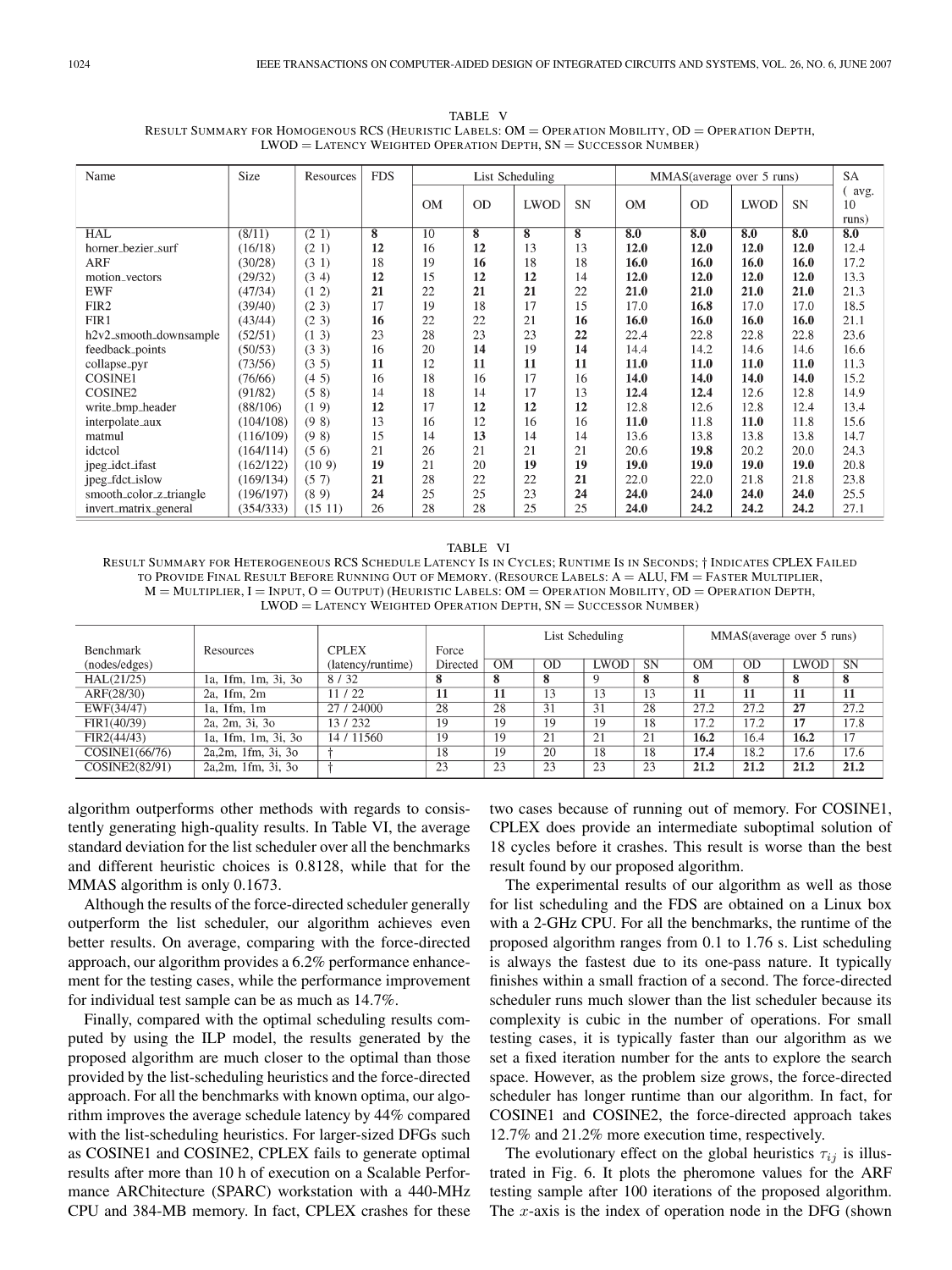

Fig. 5. DFG. (The number by the node is the index assigned for the operation.)



Fig. 6. Pheromone heuristic distribution for ARF.

in Fig. 5), and the  $y$ -axis is the order index in the priority list passed to the list scheduler. There exist totally 30 nodes with node 1 and node 30 as the dummy source and sink of the DFG, respectively. Each dot in the diagram indicates the strength of the resultant pheromone trails for assigning a corresponding order to a certain operation—the bigger the size of the dot, the stronger the value of the pheromone.

It is clearly seen in Fig. 6 that there are a few strong pheromone trails while the remaining pheromone trails are very weak. This might be explained by the strong symmetric structure of the ARF DFG and the special implementation in our algorithm of considering operation list only with topologically sorted order. It is also interesting to notice that although a good amount of operations have a limited few alternative "good" positions (such as operation 6 and 26), for some of

the operations, the pheromone heuristics are strong enough to lock their positions. For example, according to its pheromone distribution, operation 10 shall be placed as the 28th item in the list, and there is no other competitive position for its placement. After careful evaluation, this ordering preference cannot be trivially obtained by constructing priority lists with any of the popularly used heuristics. This shows that the proposed algorithm has the possibility to discover better orderings that may be hard to achieve intuitively.

## *C. Comparison With SA*

In order to further investigate the quality of the proposed algorithms, we compared them with the SA approach. For RCS, we implemented the algorithm presented in [21]. The basic idea is very similar to what we proposed in our MMAS approach in which a metaheuristic method (SA) is used to guide the searching process while a traditional list scheduler is used to evaluate the result quality. The scheduling result with the best resource usage is reported when the algorithm terminates.

However, it is more difficult for the TCS problem since we have not found any SA-based approach in previously published works. Therefore, we formulated one ourselves. Consequently, we will give more emphasis on our SA-based formulation for the TCS problem in the rest of this section.

A pseudo-implementation of the SA-based TCS algorithm is given in Algorithm 3.

**Algorithm 3:** SA for TCS

- **procedure** SA-TCS(G, R)
- **input**: DFG  $G(V, E)$ , resource set R, and a map of operation to one resource in R
- **output**: operation schedule
- 1: perform ASAP and ALAP on the DFG to obtain mobility ranges.
- 2: randomly initialize a valid seed scheduling  $S_{current}$
- 3: set starting and ending temperature  $T_s$  and  $T_e$ .
- 4: set local search weight to  $\theta$ .
- 5: set  $N$  to be the number of operations.
- 6: set t to  $T_s$
- 7: set  $S_{best}$  to be  $S_{current}$
- 8: **while**  $t > T_e$  **do**
- 9: for  $I = 0$ ;  $i < \theta N$ ; i + + **do**
- 10: randomly generate a neighbor solution  $S_n$
- 11: **if**  $S_n$  is invalid **then**
- 12: continue
- 13: **else**
- 14: compute the resource cost of  $S_n$
- 15: randomly accept  $S_n$  to be  $S_{current}$
- 16: update  $S_{best}$  if needed
- 17: **end if**
- 18: **end for**
- 19 update  $t$  based on cooling scheme
- 20: **end while**
- 21: return  $S_{best}$  and the resource cost

The major challenge here is the construction of a "neighbor" selection in the SA process. With knowledge of each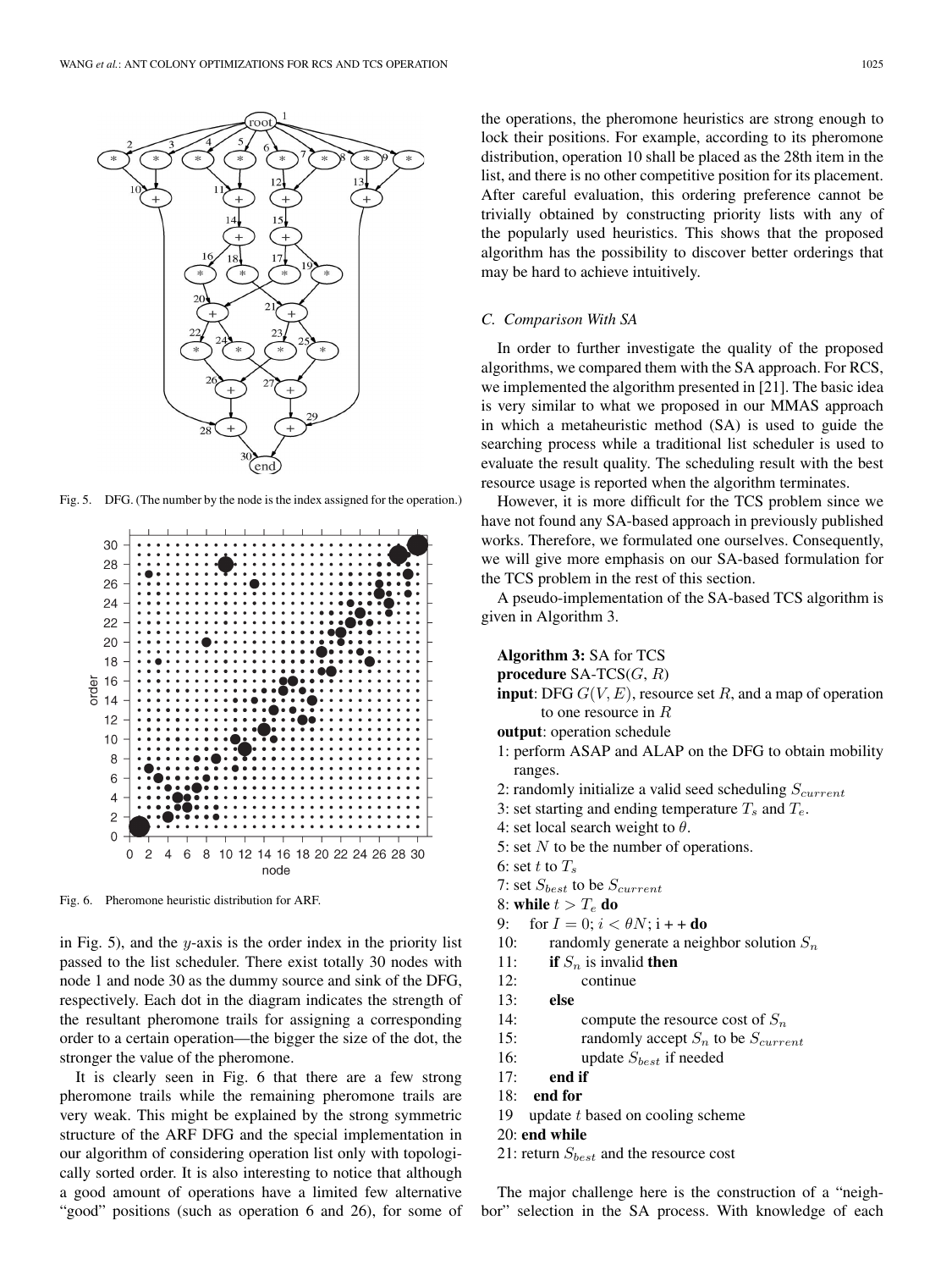operation's mobility range, it is trivial to see that the search space for the TCS problem is covered by all the possible combinations of operation/time step pairs, where each operation can be scheduled into any time step in its mobility range. In our formulation, given a scheduling  $S$  where operation  $op_i$  is scheduled at  $t_i$ , we experimented with two different methods for generating a neighbor solution.

- 1) Physical neighbor: A neighbor of  $S$  is generated by selecting an operation  $op_i$  and rescheduling it to a physical neighbor of its current scheduled time step  $t_i$ , namely either  $t_i + 1$  or  $t_i - 1$  with even possibility. In case  $t_i$ is on the boundary of its mobility range, we treat the mobility range as a circular buffer.
- 2) Random neighbor: A neighbor of  $S$  is generated by selecting an operation and rescheduling it to any of the positions in its mobility range excluding its currently scheduled position.

However, both of the above approaches suffer from the problem that many of these "neighbors" will be invalid because they may violate the data dependency posed by the DFG. For example, say, in  $S$ , a single cycle operation  $op_1$  is scheduled at time step 3, and another single cycle operation  $op<sub>2</sub>$  that is data dependent on  $op_1$  is scheduled at time step 4. Changing the schedule of  $op_2$  to step 3 will create an invalid scheduling result. To deal with this problem in our implementation, for each generated scheduling, we quickly check whether it is valid by verifying the operation's new schedule against those of its predecessor and successor operations defined in the DFG. Only valid schedules will be considered.

Furthermore, in order to give roughly equal chance for each operation to be selected in the above process, we try to generate multiple neighbors before any temperature update is taken. This can be considered as a local search effort, which is widely implemented in different variants of the SA algorithm. We control this local search effort with a weight parameter  $\theta$ . That is, before any temperature update takes place, we attempt to generate  $\theta N$  valid scheduling candidates, where N is the number of operations in the DFG. In this paper, we set  $\theta = 2$ , which roughly gives each operation two chances to alter its currently scheduled position in each cooling step.

This local search mechanism is applied to both neighbor generation schemes discussed above. In our experiments, we found that there is no noticeable difference between the two neighbor generation approaches with respect to the quality of the final scheduling results except that the "random neighbor" method tends to take significantly more computing time. This is because it is more likely to come up with an invalid scheduling that is simply ignored in our algorithm. In our final realization, we always use the "physical neighbor" method.

Another issue related to the SA implementation is how to set the initial seed solution. In our experiments, we experimented with three different seed solutions: ASAP, ALAP, and a randomly generated valid scheduling. We found that the SA algorithm with a randomly generated seed constantly outperforms that using the ASAP or ALAP initialization. It is especially true when the "physical neighbor" approach is used. This is not surprising since the ASAP and ALAP solutions tend to cluster operations together, which is bad for minimizing resource usage. In our final realization, we always use the randomly generated schedule as the seed solution.

The framework of our SA implementation for both TCS and RCS is similar to the one reported in [44]. The acceptance of a more costly neighboring solution is determined by applying the Boltzmann probability criteria [45], which depends on the cost difference and the annealing temperature. In our experiments, the most commonly known and used geometric cooling schedule [44] is applied, and the temperature decrement factor is set to 0.9. When it reaches the predefined maximum iteration number or the stop temperature, the best solution found by SA is reported.

The experimental results for the TCS problem obtained using the above SA formulation are shown in Table IV, where the SA results are provided in parenthesis column-by-column with those achieved by using MMAS. Similar to the MMAS algorithm, we perform five runs for each benchmark sample and report the average savings, the best savings, and the standard deviation of the reported scheduling results. It can be seen from Table IV that the SA method provides much worse results compared with the proposed MMAS solutions. In fact, the MMAS approach provides better results on every testing case. Although the SA method does have significant gains on select cases over FDS, its average performance is actually worse than FDS by 5%, while our method provides a 16.4% average savings. This is also true if we consider the best savings achieved among multiple runs, where a modest 1% savings is observed in SA compared with a 19.5% reduction obtained by the MMAS method. Furthermore, the quality of the SA method seems to be very dependent on the input applications. This is evidenced by the large dynamic range of the scheduling quality and the larger standard deviation over the different runs. Finally, we also want to make it clear that to achieve this result, the SA approach takes substantially more computing time than the proposed MMAS method. A typical experiment over all 263 testing cases will run between 9 and 12 h, which is three to four times longer than the MMAS-based TCS algorithm.

As discussed above, our SA formulation for RCS is similar to that studied in [21]. It is relatively more straight forward since it will always provide valid scheduling using a list scheduler. To be fair, a randomly generated operation list is used as the seed solution for the SA algorithm. The neighbor solutions are constructed by swapping the positions of two neighboring operations in the current list. Since the algorithm always generates a valid scheduling, we can better control the runtime than in its TCS counterpart by adjusting the cooling scheme parameter. We carried experiments using execution limit ranging from one to ten times that of the MMAS approach. It was observed that the SA RCS algorithm provides poor performance when the time limit was too short. On the other hand, once we increase this time limit to over five times of the MMAS execution time, there was no significant improvement on the results as the execution time increased. In the rightmost column of Table V, we present the typical RCS results using SA achieved with ten times the MMAS execution time. The performance data are averaged over ten runs for each testing sample. It is easy to see that the MMAS-based algorithm consistently outperforms it while using much less computing time.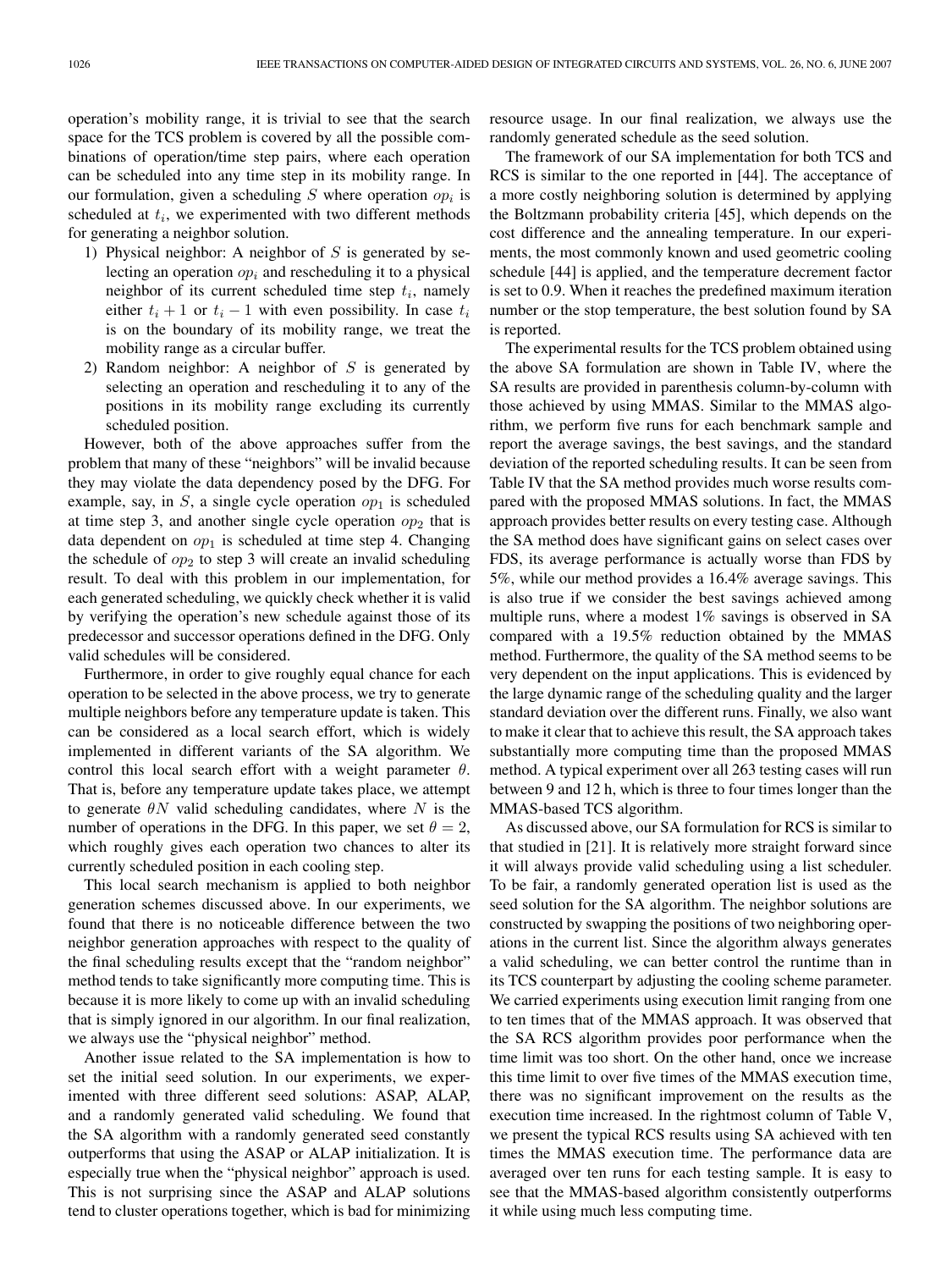#### *D. Parameter Sensitivity*

The proposed ACO-based algorithms belong to the category of stochastic search algorithms. This implies a certain sensitivity of the result to the choices of parameters that are at times difficult to determine. In order to better understand this issue and its relationship with the algorithms' performance, a study on their sensitivity to the parameter selection is in order. We have conducted extensive experiments in this paper on this topic and will report our major findings in this section.

*1)* α*,* β*, and* Q*:* Variation on the global heuristic weight α, the local heuristic weight  $β$ , and the pheromone delivery constant Q does not have noticeable impact on the performance of our algorithms. The algorithms consistently provide robust results when  $\alpha$  and  $\beta$  are in the range of [1, 100] and Q is between [1, 5000] with small step size, while performance on benchmarks of smaller sizes tends to have more fluctuations than the bigger ones. Of course, a numerically precise limit should be a concern for the parameters  $\alpha$  and  $\beta$  in algorithm realization because they are used in power functions. Also, the scaling of local and global heuristics could be an issue with these parameters. In our study, we found that setting  $\alpha = \beta = 1$ worked well in our implementation over a comprehensive set of testing benchmarks. Moreover, the benefit is that it essentially eliminates the power function calls in (1), which further reduces the computing time.

*2)*  $ρ$ : The pheromone evaporation factor  $ρ$  takes a value in the range of [0, 1] and controls how much the existing pheromone trails will be reduced before any enhancement. The smaller is this number, the more reduction is applied [see (2)]. When this number is too small, historical information accumulated in the search process will be essentially lost, and the algorithms behave close to a random search. In our experiments, we found that a value between 0.95 and 1 seems to be a good choice. In our final setup, the parameter  $\rho$  is set to 0.98.

*3)*  $p_{\text{best}}$ : This parameter, together with  $\rho$ , controls how the lower bound and upper bound of pheromone trails will be computed. Recall that when  $p_{best} \rightarrow 0$ , the difference between  $\tau_{\min}(t)$  and  $\tau_{\max}(t)$  gets smaller, which means the search is getting more random and more emphasis is given to search space exploration. In our experiments, we found that  $p_{\text{best}}$ should be bigger than 0.5. Once it is above this threshold, both algorithms for RCS and TCS problems perform robustly. In our final setup,  $p_{\text{best}}$  is set to 0.93.

*4)* m *and* N*:* The ant count m and the iteration number N are closely related and have a direct impact on the algorithms execution time. Roughly, the product of  $m$  and  $N$  gives an estimation of how many scheduling instances the algorithms will cover. Theoretically, the bigger is this product, the better is the performance. Also, it is intuitive to see that these parameters should be positively correlated with the complexity of the test sample. In this paper, we prefer to use a fixed setting for these parameters in order to make the algorithm simpler. As reported above, with  $m = 10$  and N is set to be 150 and 100 for the TCS and RCS problem, respectively, our algorithms work well over a wide range of testing samples. In a further study, we varied  $m$  between 1 and 10, and  $N$  from 50 to 1000. We found

that little performance improvement is seen after  $N$  is bigger than 250 when m is reasonably large  $(\geq 4)$ . We contribute this to the fact that the pheromone trails converge after a large number of iterations. If  $N$  is smaller than 100, we will often miss the optimal solution because of premature termination. This is especially true for the TCS problem. Similarly, when  $m$  is bigger than 6, we see little improvement. The best tradeoff of m seems to be between 4 and 6. It is interesting to notice that these numbers are very close to the average branching factor of the testing samples. These results imply that we may still have room to fine tune these two parameters to further improve the performance/cost tradeoff of the algorithms.

# VIII. RELATED WORK

To the best of our knowledge, the only other reported work on using ACO to solve the OS problem is done by Kopuri and Mansouri [46]. Compared with this paper, their study is limited to the TCS problem.

To address the TCS problem, their algorithm has a different formulation and is more closely related to the classic FDS algorithm. They use a modified self-force computation, where predecessor and successor forces are dropped in the overall force consideration. This force is calculated by linear combination of normalized classic self-force and the pheromone trails. Since the resulting value can be both negative and positive, it is hard to act as an indicator for operation selection during the scheduling construction process. In their work, simple random selection is used.

Our algorithm uses a dynamically computed distribution graph for the corresponding resource  $k$  for the local heuristic, and force calculation is not needed. We believe it provides the following benefits.

- 1) It is directly tied with the optimization target, i.e., minimizing the resource cost.
- 2) It is faster to compute.
- 3) The value range for the distributed graph is nonnegative, which enables more effective operation selection strategy than random selection as discussed in Section IV-C.

Moreover, as discussed in Section IV, our algorithm can be readily extended to handle different design scenarios such as multiple-cycle operations, mutually exclusive operations, operation chaining, and pipelining. It is unclear if their algorithm can be easily extended to do so, and only single-cycle operations were used in their study.

It is known that premature convergence is an important issue in ant-based approaches, and our experience shows that this is an important factor for the OS problem. In order to cope with this, the MAX–MIN formulation is used in our algorithms for both TCS and RCS. No such mechanism was used in [46].

Finally, the effectiveness and efficiency of our algorithms are tested over a comprehensive benchmark suite compiled from real-world applications. The performance with respect to solution quality, stability, scalability, and timing performance is more thoroughly studied and reported here. Only limited results on a small number of samples were reported in [46].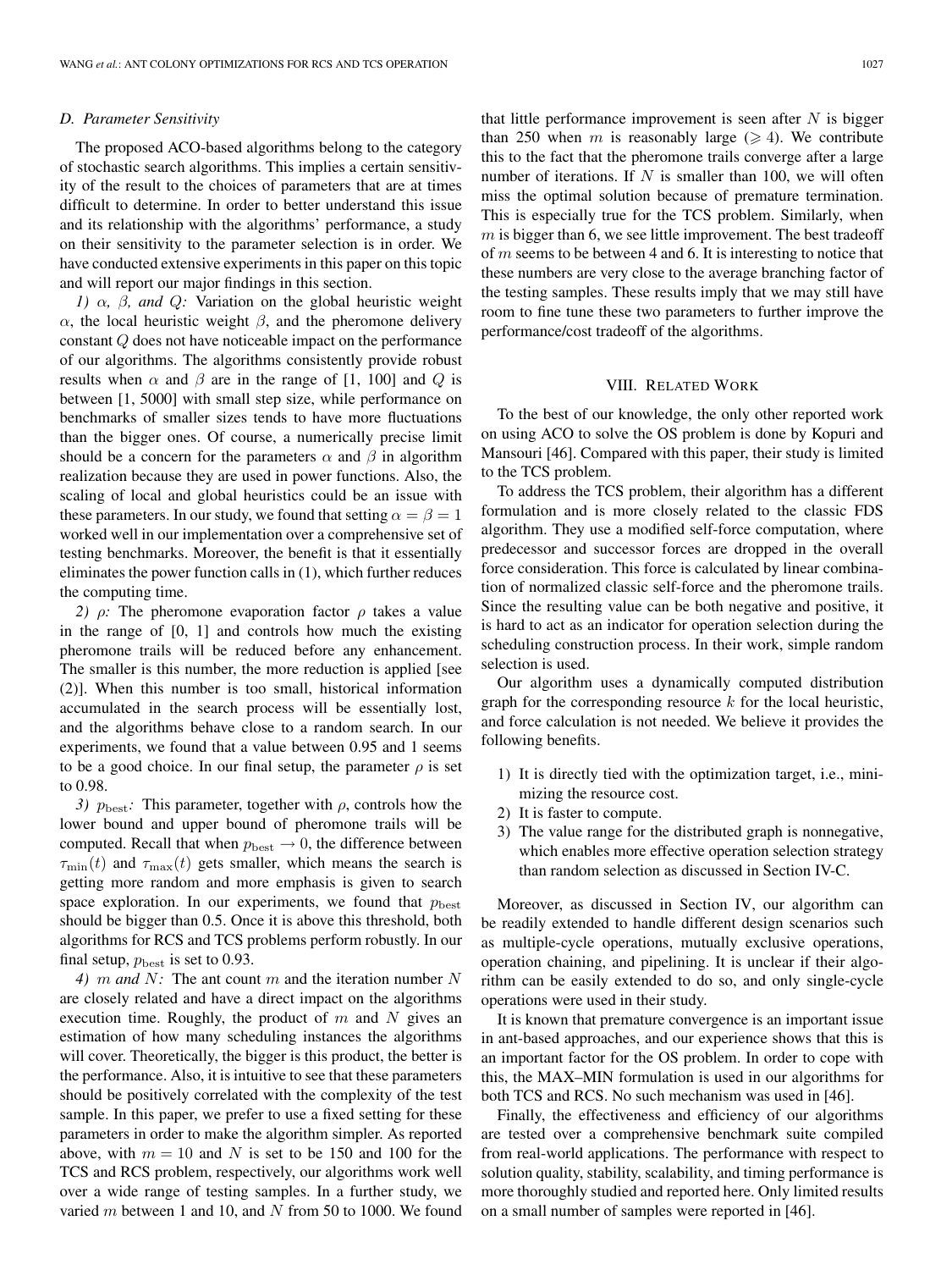## IX. CONCLUSION

In this paper, we presented two novel heuristic searching methods for the RCS and TCS problems based on MMAS. Our algorithms employ a collection of agents that collaborate to explore the search space. We proposed a stochastic decisionmaking strategy in order to combine global and local heuristics to effectively conduct this exploration. As the algorithms proceed in finding better quality solutions, dynamically computed local heuristics are utilized to better guide the searching process.

A comprehensive set of benchmarks was constructed to include a wide range of applications. Experimental results over our test cases showed promising results. The proposed algorithms consistently provided higher quality results over the tested examples and achieved very good savings compared with traditional SA, list scheduling, and FDS approaches. Furthermore, the algorithm demonstrated robust stability over different applications and different selection of local heuristics, as evidenced by a much smaller deviation over the results.

#### **REFERENCES**

- [1] Semiconductor Industry Association, *National Technology Roadmap for Semiconductors*, 2003.
- [2] K. Kennedy and R. Allen, *Optimizing compilers for modern architectures: A dependence-based approach*. San Mateo, CA: Morgan Kaufmann, 2001.
- [3] A. Aletà, J. M. Codina, J. Sánchez, and A. González, "Graph-partitioning based instruction scheduling for clustered processors," in *Proc. 34th Annu. ACM/IEEE Int. Symp. Microarchitecture*, 2001, pp. 150–159.
- [4] G. D. Micheli, *Synthesis and Optimization of Digital Circuits*. New York: McGraw-Hill, 1994.
- [5] J. E. Smith, "Dynamic instruction scheduling and the astronautics ZS -1," *Computer*, vol. 22, no. 7, pp. 21–35, Jul. 1989.
- [6] T. Stützle and H. H. Hoos, "MAX–MIN ant system," *Future Gener. Comput. Syst.*, vol. 16, no. 9, pp. 889–914, Sep. 2000.
- [7] H. Topcuouglu, S. Hariri, and M. You Wu, "Performance-effective and low-complexity task scheduling for heterogeneous computing," *IEEE Trans. Parallel Distrib. Syst.*, vol. 13, no. 3, pp. 260–274, Mar. 2002.
- [8] D. Bernstein, M. Rodeh, and I. Gertner, "On the complexity of scheduling problems for parallel/pipelined machines," *IEEE Trans. Comput.*, vol. 38, no. 9, pp. 1308–1313, Sep. 1989.
- [9] K. Wilken, J. Liu, and M. Heffernan, "Optimal instruction scheduling using integer programming," in *Proc. ACM SIGPLAN Conf. Program. Language Des. and Implementation*, 2000, pp. 121–133.
- [10] P. G. Paulin and J. P. Knight, "Force-directed scheduling in automatic data path synthesis," in *Proc. 24th ACM/IEEE Conf. Des. Autom. Conf.*, 1987, pp. 195–202.
- [11] P. G. Paulin and J. P. Knight, "Force-directed scheduling for the behavioral synthesis of ASIC's," *IEEE Trans. Comput.-Aided Design Integr. Circuits Syst.*, vol. 8, no. 6, pp. 661–679, Jun. 1989.
- [12] W. F. J. Verhaegh, E. H. L. Aarts, J. H. M. Korst, and P. E. R. Lippens, "Improved force-directed scheduling," in *Proc. EURO-DAC*, 1991, pp. 430–435.
- [13] W. F. J. Verhaegh, P. E. R. Lippens, E. H. L. Aarts, J. H. M. Korst, A. van der Werf, and J. L. van Meerbergen, "Efficiency improvements for force-directed scheduling," in *Proc. IEEE/ACM Int. Conf. Comput.-Aided Des.*, 1992, pp. 286–291.
- [14] I.-C. Park and C.-M. Kyung, "Fast and near optimal scheduling in automatic data path synthesis," in *Proc. 28th ACM/IEEE DAC*, 1991, pp. 680–685.
- [15] B. W. Kernighan and S. Lin, "An efficient heuristic procedure for partitioning graphs," *Bell Syst. Tech. J.*, vol. 49, no. 2, pp. 291–307, Feb. 1970.
- [16] M. Heijligers and J. Jess, "High-level synthesis scheduling and allocation using genetic algorithms based on constructive topological scheduling techniques," in *Proc. Int. Conf. Evol. Comput.*, Perth, Australia, 1995, pp. 56–61.
- [17] A. Sharma and R. Jain, "Insyn: Integrated scheduling for DSP applications," in *Proc. DAC*, 1993, pp. 349–354.
- [18] T. L. Adam, K. M. Chandy, and J. R. Dickson, "A comparison of list

schedules for parallel processing systems," *Commun. ACM*, vol. 17, no. 12, pp. 685–690, 1974.

- [19] M. Grajcar, "Genetic list scheduling algorithm for scheduling and allocation on a loosely coupled heterogeneous multiprocessor system," in *Proc. 36th ACM/IEEE Conf. Des. Autom. Conf.*, 1999, pp. 280–285.
- [20] S. J. Beaty, "Genetic algorithms versus tabu search for instruction scheduling," in *Proc. Int. Conf. Artif. Neural Nets and Genetic Algorithms*, 1993, pp. 496–501.
- [21] P. H. Sweany and S. J. Beaty, "Instruction scheduling using simulated annealing," in *Proc. 3rd Int. Conf. Massively Parallel Comput. Syst.*, 1998.
- [22] R. Kolisch and S. Hartmann, *Project Scheduling: Recent Models, Algorithms and Applications*. Norwell, MA: Kluwer, 1999, ch. Heuristic Algorithms for Solving the Resource-Constrained Project Scheduling problem: Classification and Computational Analysis.
- [23] A. Auyeung, I. Gondra, and H. K. Dai, *Advances in Soft Computing: Intelligent Systems Design and Applications*. New York: Springer-Verlag, 2003, ch. Integrating random ordering into multi-heuristic list scheduling genetic algorithm.
- [24] M. Dorigo, V. Maniezzo, and A. Colorni, "Ant system: Optimization by a colony of cooperating agents," *IEEE Trans. Syst., Man Cybern. B, Cybern.*, vol. 26, no. 1, pp. 29–41, Feb. 1996.
- [25] J. L. Deneubourg and S. Goss, "Collective patterns and decision making," *Ethol., Ecol. Evol.*, vol. 1, no. 4, pp. 295–311, Dec. 1989.
- [26] S. Fenet and C. Solmon, "Searching for maximum cliques with ant colony optimization," in *Proc. 3rd Eur. Workshop Evol. Comput. Combinatorial Optimization*, Apr. 2003, pp. 236–245.
- [27] L. M. Gambardella, E. D. Taillard, M. Dorigo, "Ant colonies for the quadratic assignment," *J. Oper. Res. Soc.*, vol. 50, no. 2, pp. 167–176, 1996.
- [28] D. Costa and A. Hertz, "Ants can colour graphs," *J. Oper. Res. Soc.*, vol. 48, no. 3, pp. 295–305, Mar. 1996.
- [29] G. Leguizamon and Z. Michalewicz, "A new version of ant system for subset problems," in *Proc. Congr. Evol. Comput.*, 1999, pp. 1459–1464.
- [30] R. Michel and M. Middendorf, *New Ideas in Optimization*. London, U.K.: McGraw-Hill, 1999, ch. An ACO algorithm for the shortest supersequence problem, pp. 51–61.
- [31] S. Fidanova, "Evolutionary algorithm for multiple knapsack problem," in *Proc. PPSN-VII*, 2002, pp. 42–43.
- [32] L. M. Gambardella, E. D. Taillard, and G. Agazzi, *New Ideas in Optimization*. London, U.K.: McGraw-Hill, 1999, ch. A multiple ant colony system for vehicle routing problems with time windows, pp. 51–61.
- [33] R. S. Parpinelli, H. S. Lopes, and A. A. Freitas, "Data mining with an ant colony optimization algorithm," *IEEE Trans. Evol. Comput.*, vol. 6, no. 4, pp. 321–332, Aug. 2002.
- [34] R. Schoonderwoerd, O. Holland, J. Bruten, and L. Rothkrantz, "Ant-based load balancing in telecommunications networks," *Adapt. Behav.*, vol. 5, no. 2, pp. 169–207, 1996.
- [35] G. Wang, W. Gong, and R. Kastner, "A new approach for task level computational resource bi-partitioning," in *Proc. 15th Int. Conf. Parallel and Distrib. Comput. and Syst.*, Nov. 2003, vol. 1, no. 1, pp. 439–444.
- [36] G. Wang, W. Gong, and R. Kastner, "System level partitioning for programmable platforms using the ant colony optimization," in *Proc. 13th IWLS*, Jun. 2004, pp. 238–245.
- [37] G. Wang, W. Gong, and R. Kastner, "Application partitioning on programmable platforms using the ant colony optimization," *J. Embedded Comput.*, vol. 2, no. 1, pp. 119–136, 2006.
- [38] W. J. Gutjahr, "ACO algorithms with guaranteed convergence to the optimal solution," *Inf. Process. Lett.*, vol. 82, no. 3, pp. 145–153, 2002.
- [39] G. Pruesse and F. Ruskey, "Generating linear extensions fast," *SIAM J. Comput.*, vol. 23, no. 2, pp. 373–386, 1994.
- [40] C. Lee, M. Potkonjak, and W. H. Mangione-Smith, "MediaBench: A tool for evaluating and synthesizing multimedia and communications systems," in *Proc. 30th Annu. ACM/IEEE Int. Symp. Microarchitecture*, 1997, p. 330.
- [41] G. Aigner, A. Diwan, D. L. Heine, M. S. Lam, D. L. Moore, B. R. Murphy, and C. Sapuntzakis, *The Basic SUIF Programming Guide*. Stanford, CA: Comput. Syst. Lab., Stanford Univ., Aug. 2000.
- [42] M. D. Smith and G. Holloway, *An Introduction to Machine SUIF and Its Portable Libraries for Analysis and Optimization*. Cambridge, MA: Division Eng. Appl. Sci., Harvard Univ., Jul. 2002.
- [43] G. Wang, W. Gong, B. DeRenzi and R. Kastner, ExpressDFG benchmark suite. [Online]. Available: http://express.ece.ucsb.edu/benchmark/
- [44] T. Wiangtong, P. Y. K. Cheung, and W. Luk, "Comparing three heuristic search methods for functional partitioning in hardware–software codesign," *Des. Autom. Embed. Syst.*, vol. 6, no. 4, pp. 425–429, Jul. 2002.
- [45] E. Aarts and J. Korst, *Simulated Annealing and Boltzmann Machines: A Stochastic Approach to Combinatoria Optimization and Neural Computing*. New York: Wiley, 1989.
- [46] S. Kopuri and N. Mansouri, "Enhancing scheduling solutions through ant colony optimization," in *Proc. ISCAS*, May 2004, pp. V-257–wV-260.